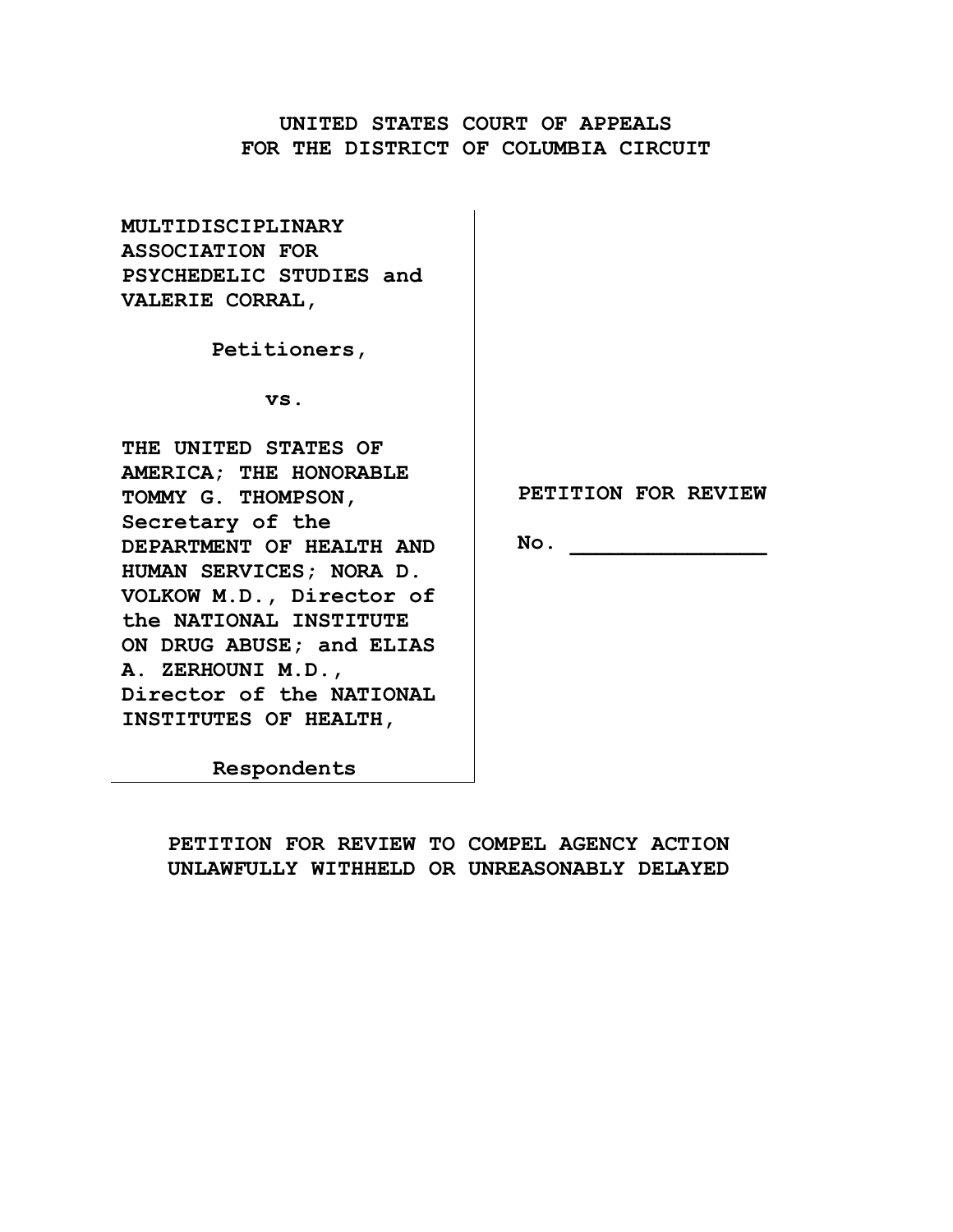## **PETITION FOR REVIEW TO COMPEL AGENCY ACTIONS UNLAWFULLY WITHHELD OR UNREASONABLY DELAYED**

# **A.Nature of Relief Requested and Identity of the Parties**

- 1. This petition for review of federal agency action unlawfully withheld or unreasonably delayed, seeks declaratory relief (regarding petitioners' entitlement to prompt action by the respondents) and an order compelling the respondents to:
	- a. Approve or deny the application of Chemic Laboratories Inc. (an analytical laboratory in Canton, Massachusetts [Chemic hereafter]), licensed by the respondent Drug Enforcement Administration of the Department of Justice (DEA hereafter) to work with controlled substances including marijuana, submitted on June 24, 2003, seeking permission to purchase ten grams of marijuana from the respondent National Institute of Drug Abuse (an institute within HHS; NIDA hereafter), to fulfill a research contract with petitioner MAPS; and,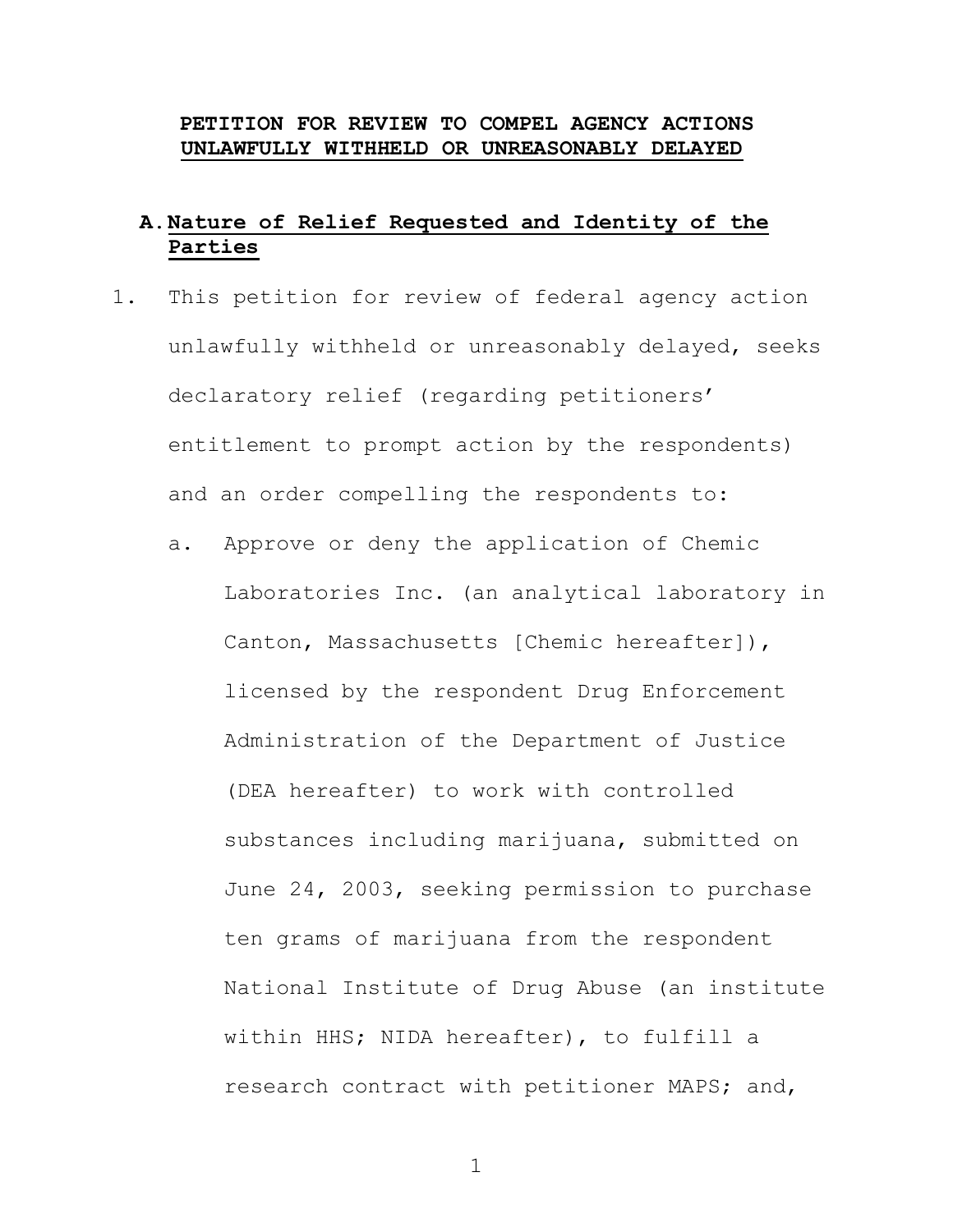- b. Compel respondent the Department of Health and Human Services (HHS hereafter) to approve or reject the scientific merit of the vaporizer research protocol Chemic submitted to HHS with its foregoing application to purchase ten grams of marijuana from NIDA.
- 2. Petitioner Multidisciplinary Association for Psychedelic Studies (MAPS hereafter) is an IRSapproved non-profit research and educational organization (EID #59-2751953) with its principal place of business located at 2105 Robinson Avenue, Sarasota, Florida.
- 3. Petitioner Valerie Corral is a California-licensed medical marijuana patient and caregiver, founder of the Wo/Men's Alliance for Medical Marijuana, with an office at
- 4. Respondent HHS is an agency of the federal government.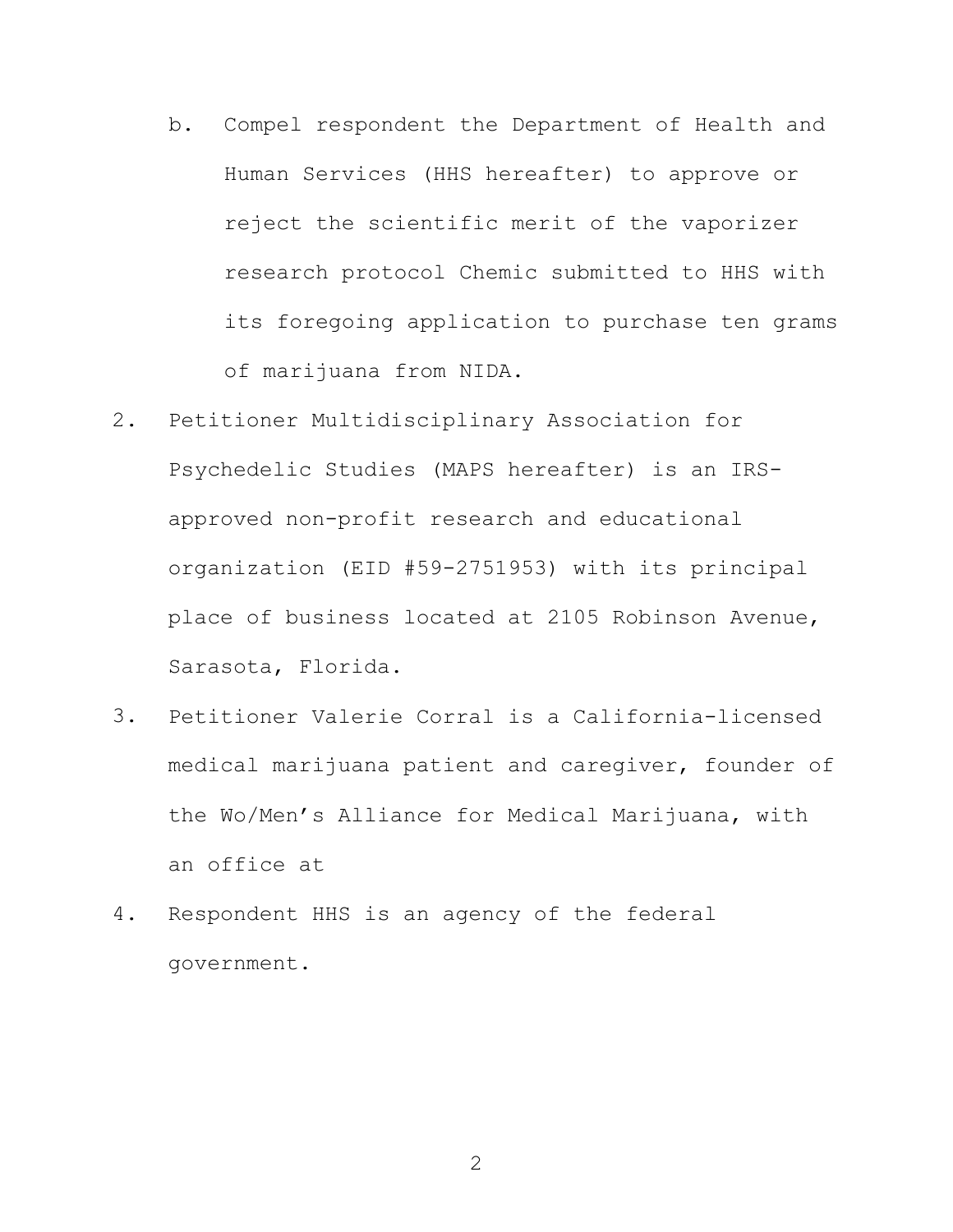- a. HHS' Secretary is respondent Tommy G. Thompson; and,
- b. Its headquarters are located at 200 Independence Ave., S.W., Washington, D.C.
- 5. Respondent National Institutes of Health (NIH hereafter) is an institute within HHS.
	- a. NIH's director is respondent Elias A. Zerhouni M.D., and
	- b. Its headquarters are located at 1 Center Drive (MSC 0148, Room 126), Bethesda, Maryland.
- 6. Respondent NIDA is an institute within HHS.
	- a. NIDA's director is respondent Nora D. Volkow M.D.
	- b. Its headquarters are located at NIH Neuroscience Center (Room 5274), 6001 Executive Boulevard Bethesda, Maryland.

### **B. Jurisdiction and Venue**

7. This Court has jurisdiction pursuant to 5 U.S.C. § 706(1), 21 U.S.C. §§ 877 and 965, and 28 U.S.C. §§ 1361, 2201 and 2202. *See Cobell v. Norton*, 240 F.3d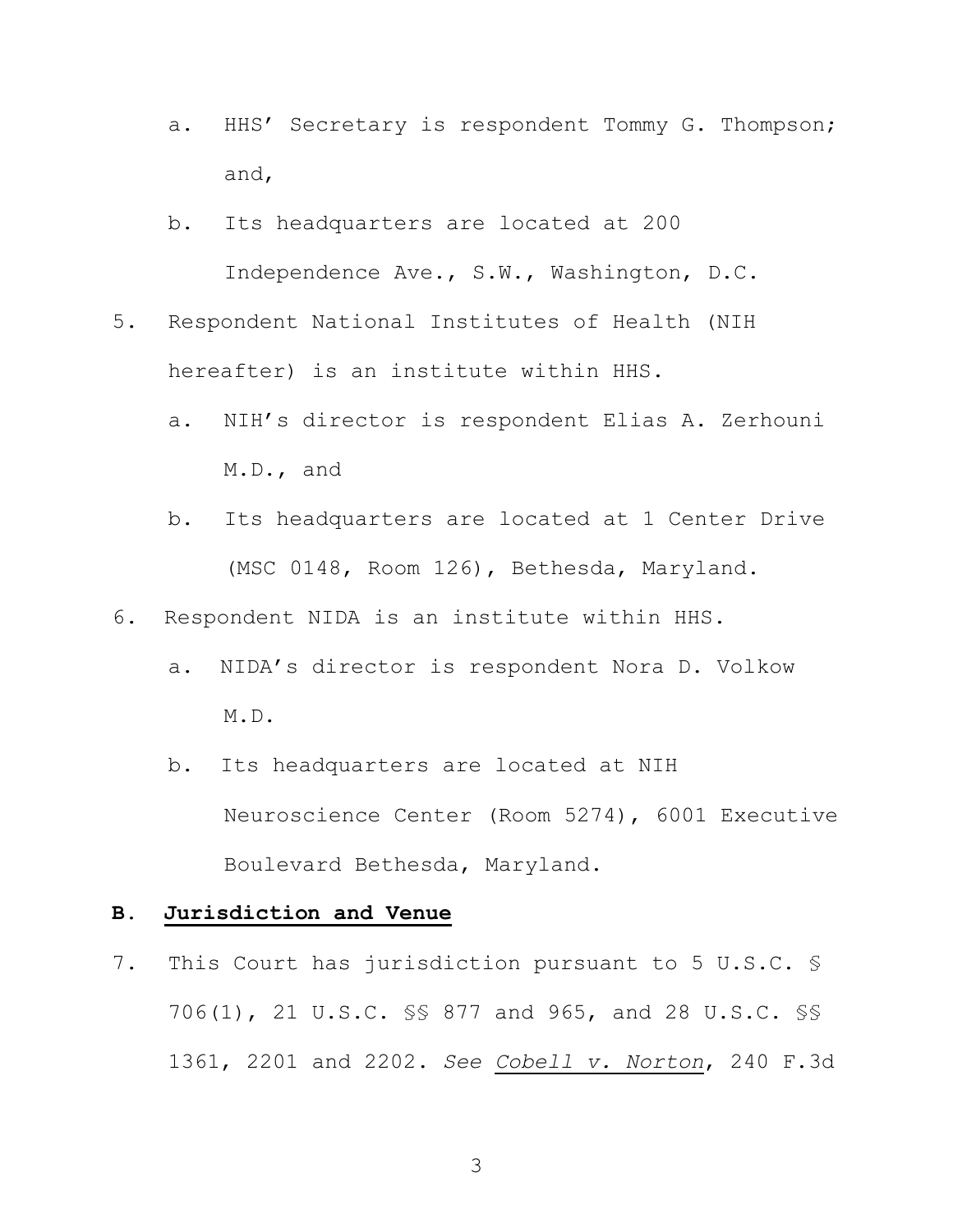1081, 1095 (D.C. Cir. 2001) and *Telecommunications Research and Action Center ["TRAC"] v. F.C.C*., 750 F.2d 70, 78-81 (D.C. Cir. 1984), as clarified in *In re GTE Service Corp.*, 762 F.2d 1024, 1026 n. 5 (D.C. Cir. 1985) (the court which has jurisdiction to review a final agency order also has exclusive jurisdiction to review a claim of failure to act or unreasonable delay by means of a petition for review).

8. Venue is proper in this Court because at least one of the respondent agencies is headquartered in Washington, D.C.

### **C. Petitioners' Standing**

9. MAPS' mission is to design, obtain approval for, fund and conduct scientific research with the goal of developing Controlled Substances Act Schedule I substances such as marijuana into prescription medicines approved by the Food and Drug Administration (a government agency within HHS; FDA hereafter), for use by doctors and patients.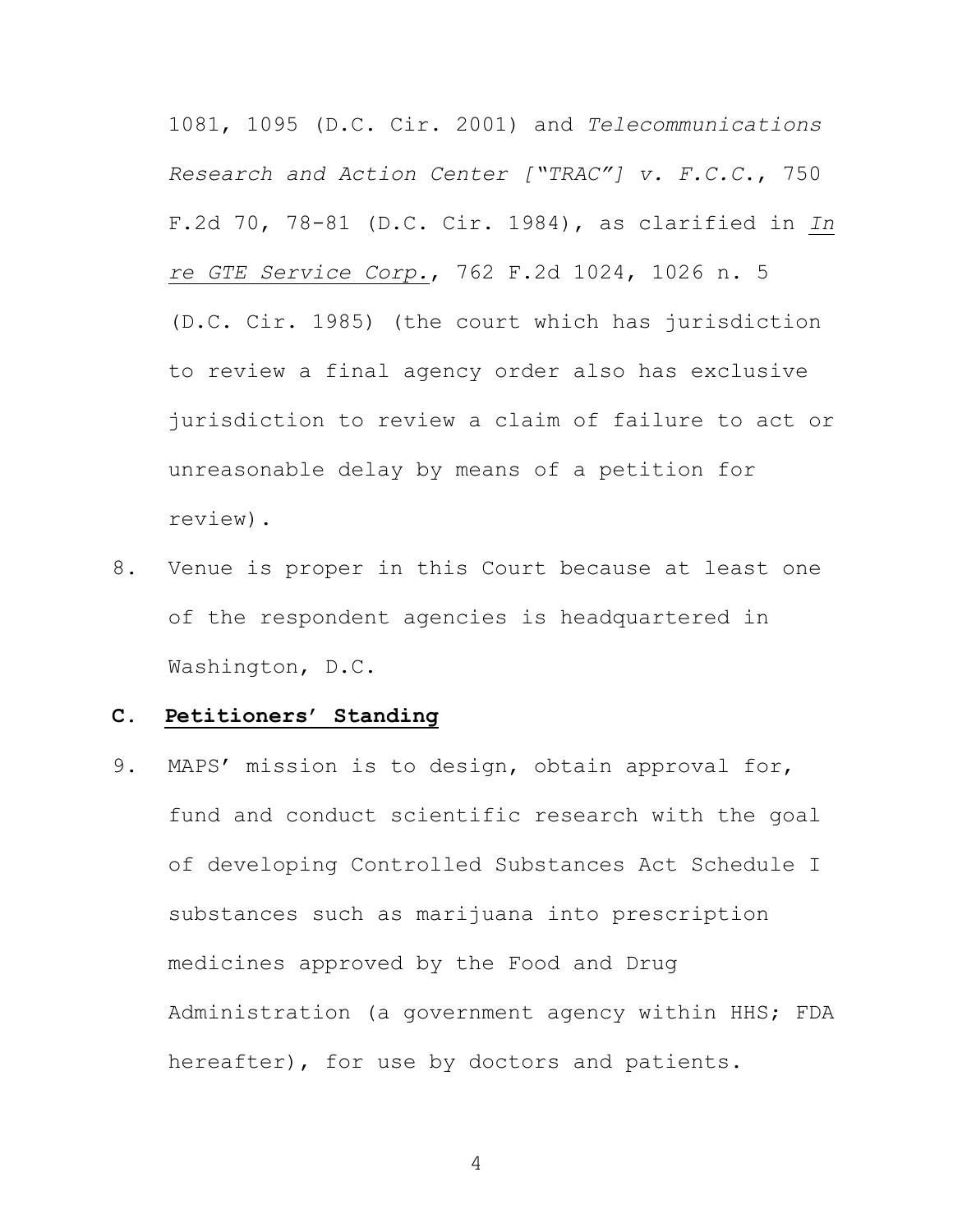- a. Much of MAPS' work is done with contractors and scientists who have expertise in research with controlled substances. Such research partners include Chemic, a contract research laboratory working for the pharmaceutical industry with existing permits from DEA to work with marijuana and other controlled substances.
- b. MAPS has expertise in designing comprehensive FDA-approved drug development plans, identifying contractors with expertise in research with which to partner in seeking government permits, obtaining government permits for research, and funding or obtaining funding for the research.
- c. Chemic's application to purchase marijuana from NIDA, and its vaporizer research protocol (for use with the purchased marijuana) were designed in partnership and under contract with MAPS.
- d. The research (for which the delayed permits seek federal authorization) when approved will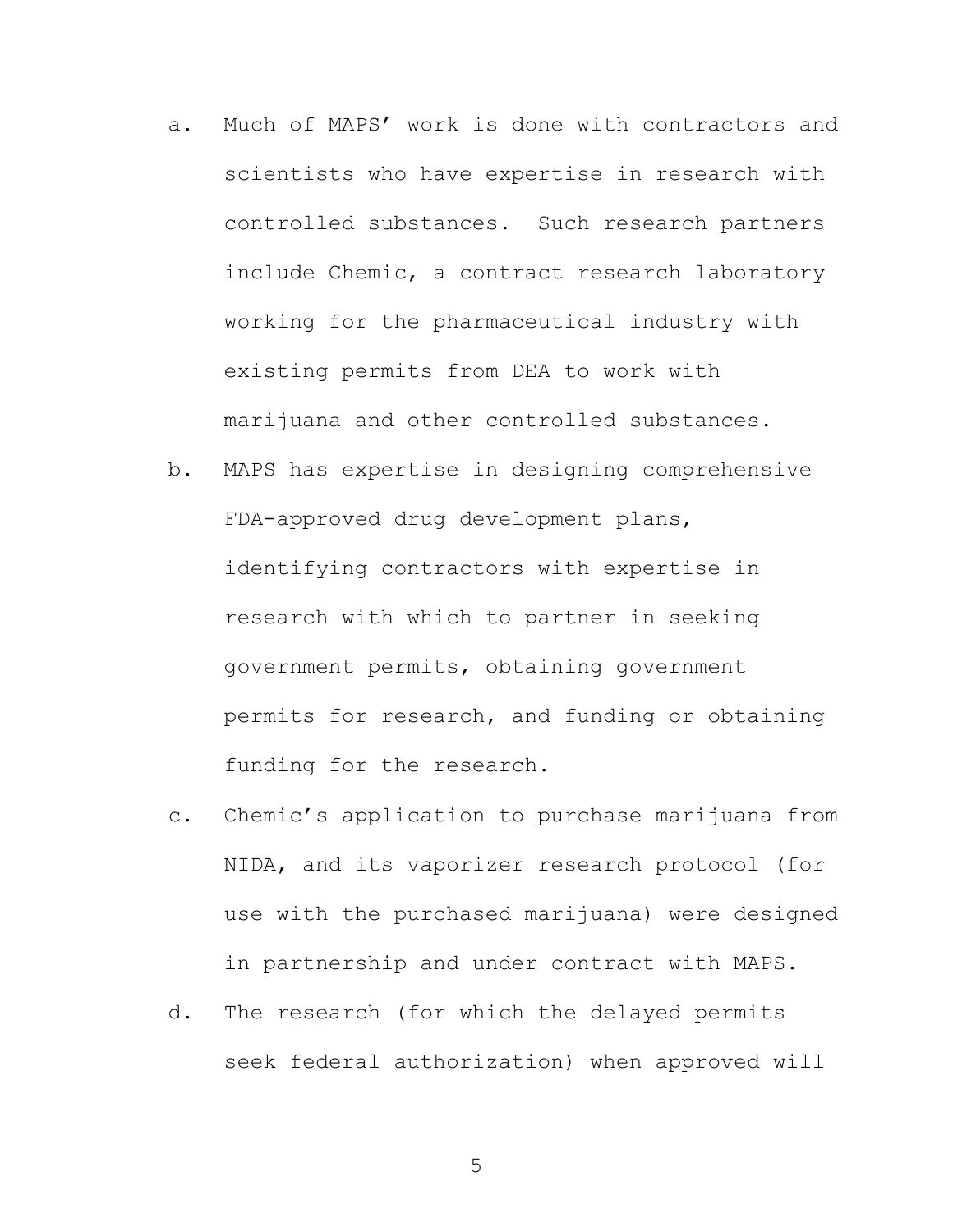be funded by MAPS and California NORML (a nonprofit membership organization dedicated to marijuana policy reform).

- e. MAPS seeks to obtain a source of high-potency marijuana that can be delivered in the nonsmoking delivery system known as the vaporizer, which Chemic is researching. MAPS seeks to sponsor the research necessary to determine whether high potency marijuana, either smoked or vaporized, can be accepted by the FDA as safe and efficacious for multiple medical applications.
- f. MAPS successfully obtained Orphan Drug designation (Application 97-1053) from the FDA for marijuana as a treatment for the HIVassociated wasting syndrome, under a program created by Congress to facilitate the development of drugs for rare diseases (fewer than 200,000 patients per year).
- g. MAPS thus has a clear economic interest in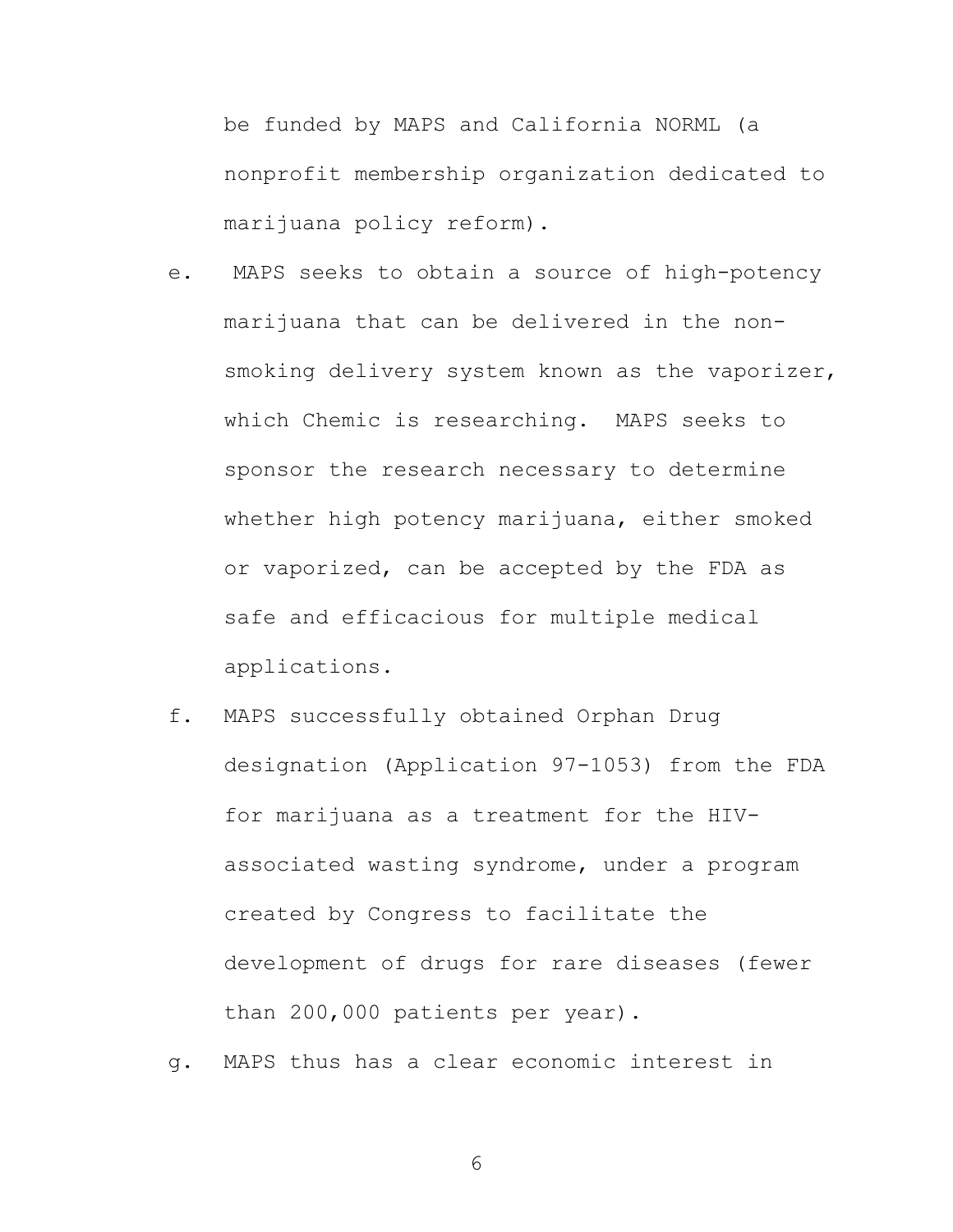conducting research into the risks and benefits of the medical use of marijuana for HIVassociated wasting syndrome, as well as other disease treatments.

- 10. MAPS has suffered, and continues to suffer, adverse effects from HHS' failure to act and unreasonable delay in acting on Chemic's application to purchase marijuana from NIDA (among other effects listed below, without limitation).
	- a. MAPS has an economic interest in conducting research to explore the development of the whole marijuana plant as a FDA-approved prescription medicine, to help treat a substantial number of patients who may require marijuana for their health and safety.
	- b. MAPS' interest is rendered worthless by HHS' inaction because legitimate research, such as the Chemic protocol which is part of MAPS' drug development plan, cannot proceed given the current monopoly of marijuana supply held by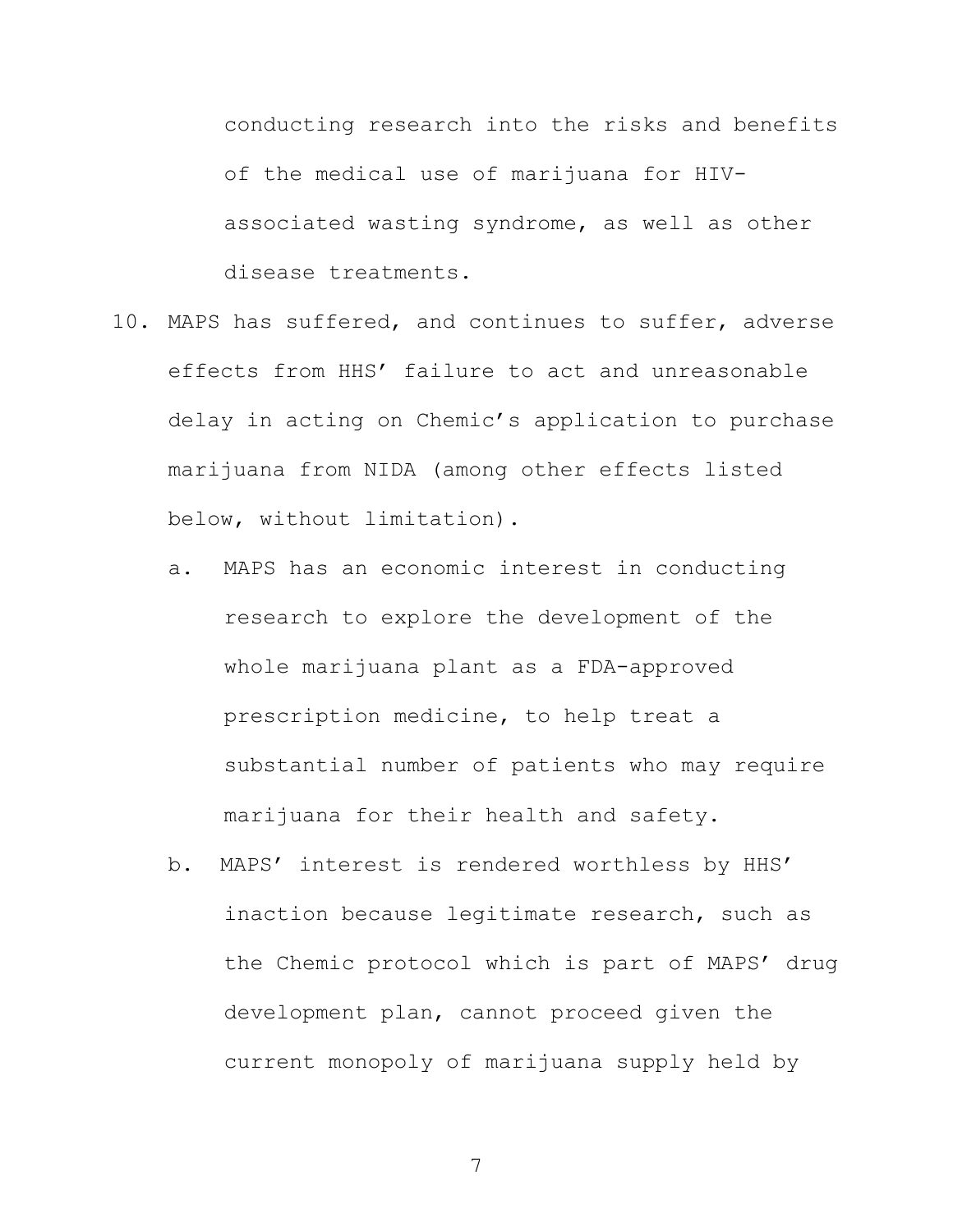NIDA and NIDA's failure to provide marijuana to Chemic or even to review its protocol;

- c. HHS' refusal to act promptly also constitutes an adverse impact on MAPS in that such inaction violates MAPS' and its members' expectation and entitlement that the federal government and its sub-divisions will act promptly, in compliance with relevant regulations and statutes, and in good faith on non-frivolous applications submitted in full compliance with the procedures promulgated by HHS.
- d. MAPS and Chemic cannot proceed with their vaporizer research that will be used to supply data to FDA regarding the constituents of the vapor stream, information that FDA will likely deem material to its decision on whether to approve marijuana for prescription use if administered through the use of a vaporizer.
- e. MAPS' interest in medical marijuana research is within the zone of interests intended to be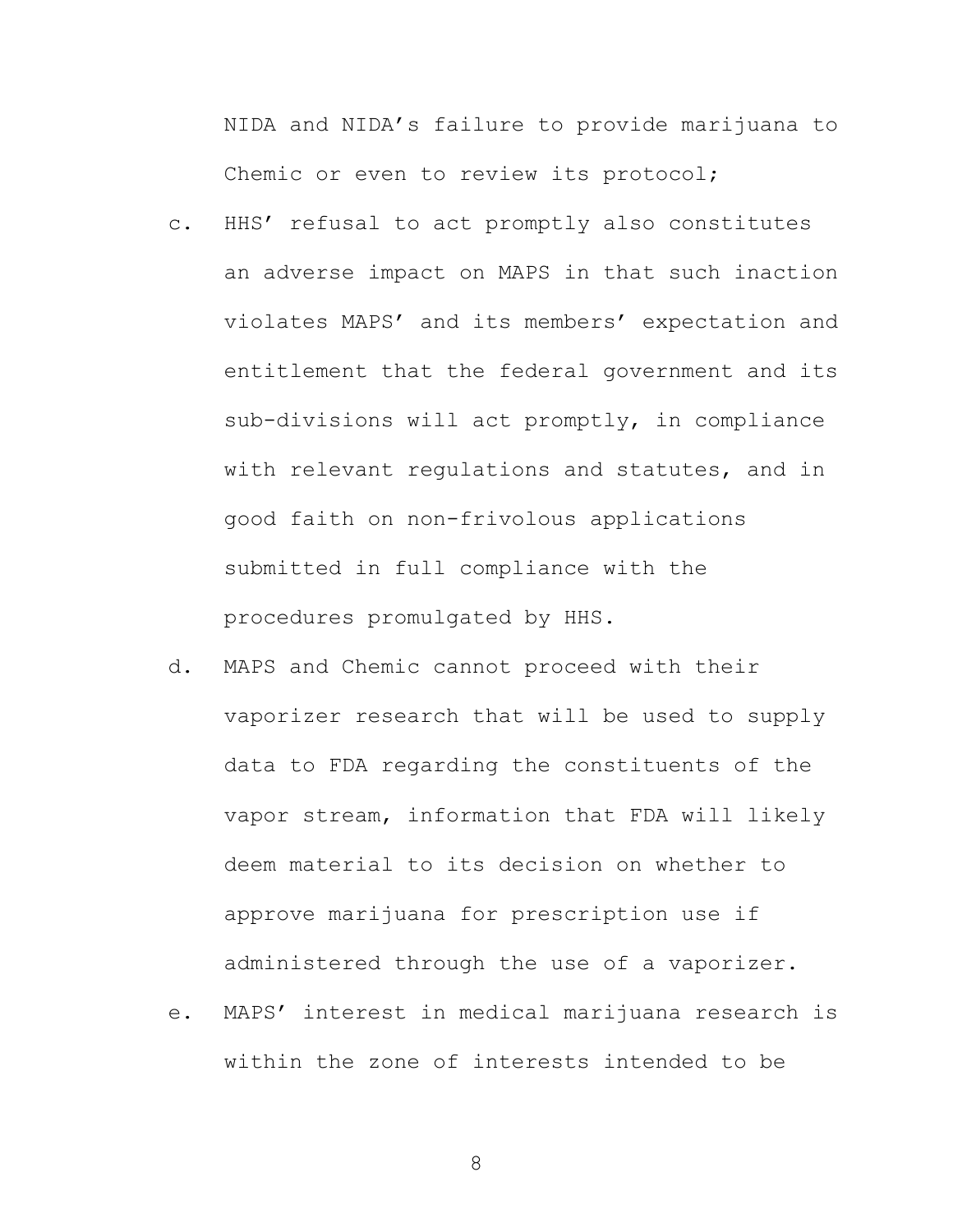protected or regulated under relevant statutes enabling good faith medical research in the use of controlled substances (many of which, some even with toxic dose levels, have been proven to be medically useful after testing similar to the research which the petitioners seek to conduct).

- f. DEA also has failed to decide, after more than one year, on Chemic's application (submitted on June 24, 2003 under 21 U.S.C. § 958 and 21 C.F.R. §§ 1301.11, 1301.13, 1301.14 and 1301.34), seeking registration to import ten grams of marijuana from the Dutch Office of Medicinal Cannabis (DOMC hereafter). This DEA failure to act is the subject of another petition for review filed here simultaneously with this action (a motion to consolidate both petitions shall be filed promptly);
- g. DEA also has failed to decide, after more than three years, on a MAPS-sponsored application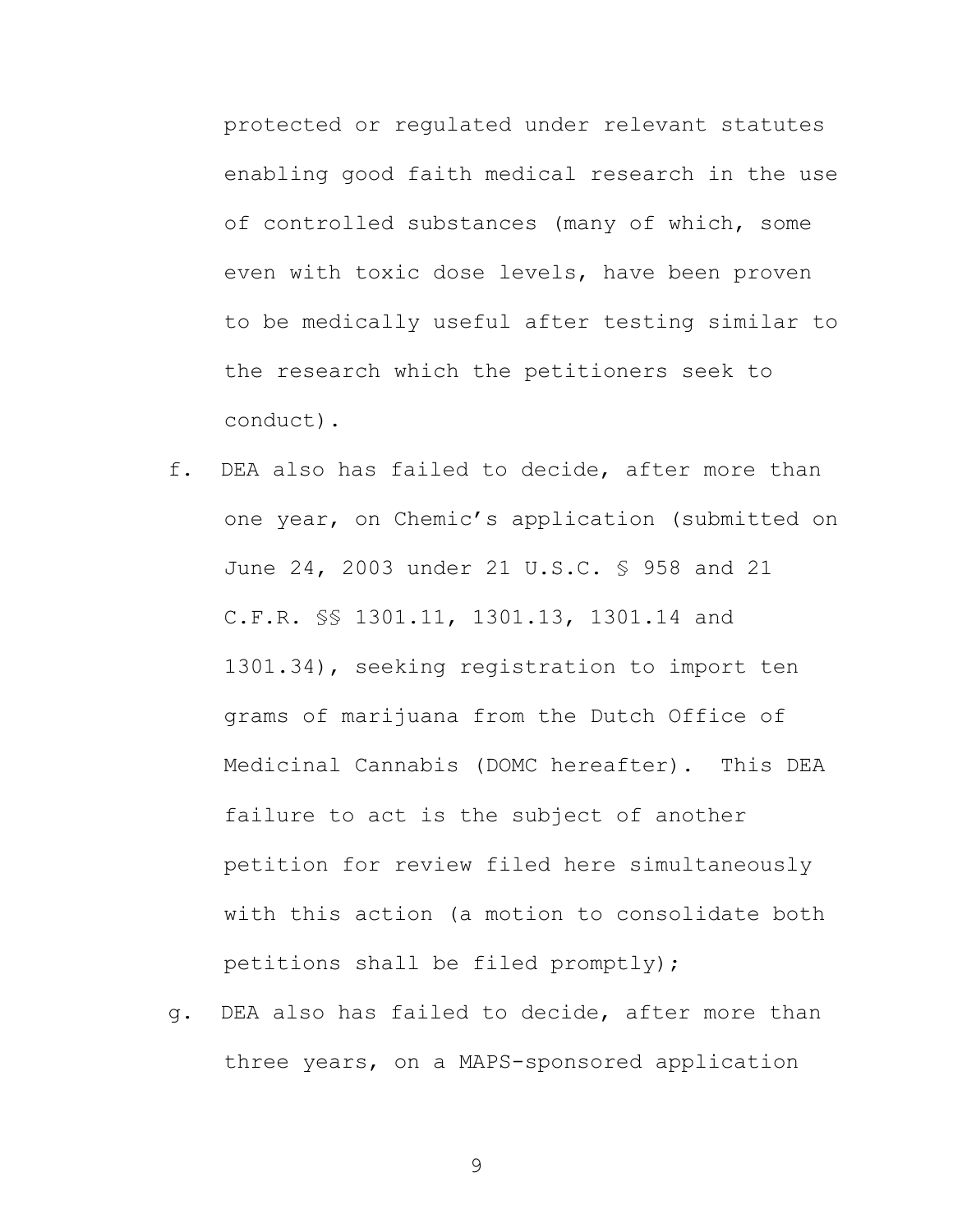from Prof. Lyle Craker, Director of the Medicinal Plant Program of the Department of Plant and Soil Sciences at the University of Massachusetts at Amherst, submitted on June 25, 2001 pursuant to 21 U.S.C. § 823 and 21 C.F.R. §§ 1301.11, 1301.13, 1301.14 and 1301.33, seeking registration to manufacture marijuana<sup>1</sup>, to supply to researchers approved by FDA and/or DEA. This DEA failure to act also is the subject of another petition for review filed simultaneously here with this action (a motion to consolidate both petitions shall be filed promptly);

 $\overline{a}$ 

<sup>1</sup> The relevant statutes and regulations cited in this petition refer to "manufacture" of a controlled substance; as relevant here, to "manufacture" marijuana means to grow marijuana plants; *see* 21 U.S.C. § 802[15].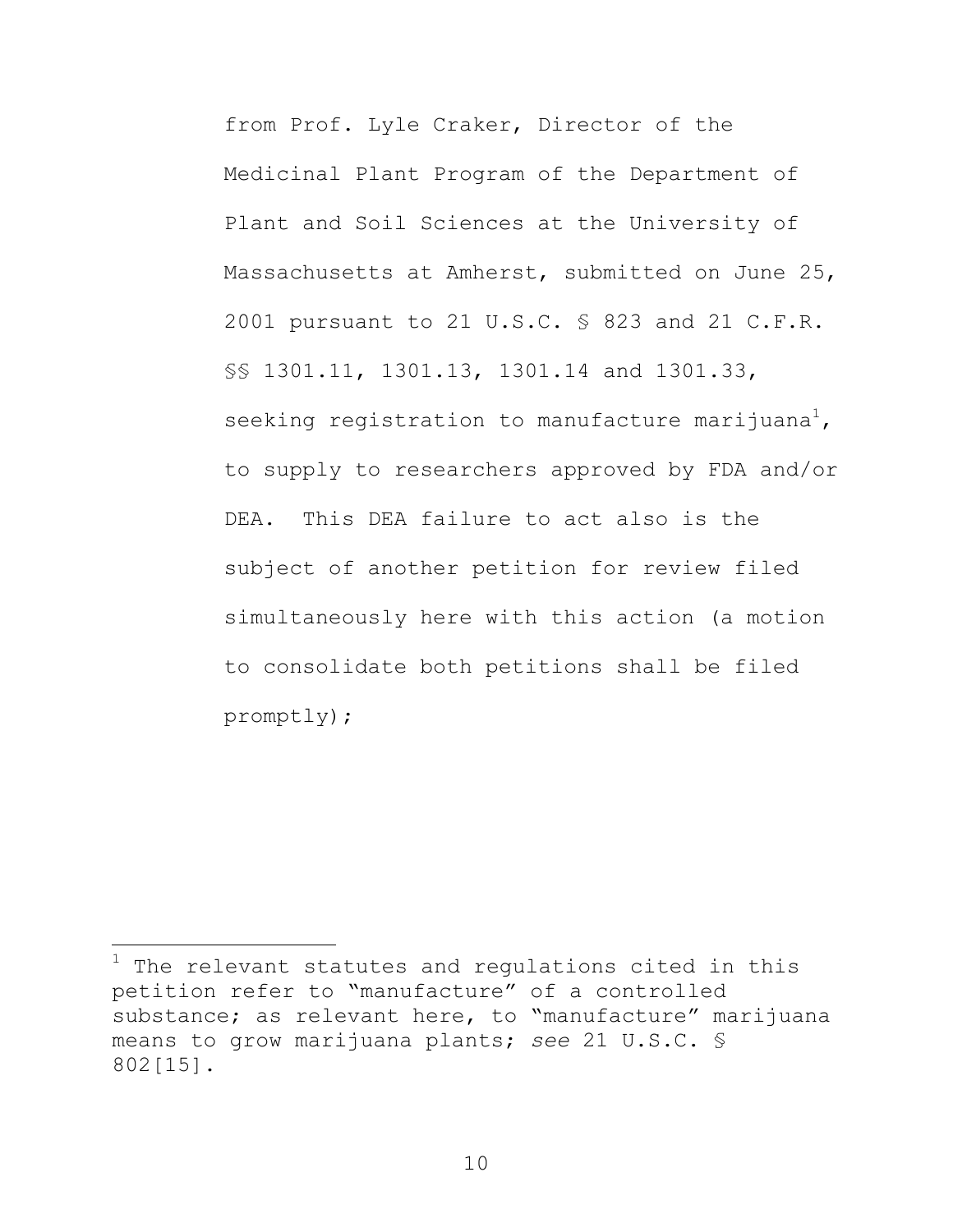- h. Thus, government obstruction has prevented MAPS from obtaining access to marijuana legal for research by either growing its own, importing it, or purchasing it from NIDA, effectively halting MAPS' drug development effort.
- 11. Petitioner Valerie Corral is a California-State licensed medical marijuana patient and caregiver, and founder of the Wo/Men's Alliance for Medical Marijuana (WAMM).
	- a. WAMM is a medical marijuana co-op, whose state (but not federally) licensed private facility for growing treatment grade marijuana (exclusively for its members' personal medical use) was destroyed by DEA despite approvals for its operation from state and municipal authorities.
	- b. Corral is a patient with a serious illness; before using whole marijuana, she was subject to frequent gran mal seizures (after an auto accident) and addicted to stupor-inducing anti-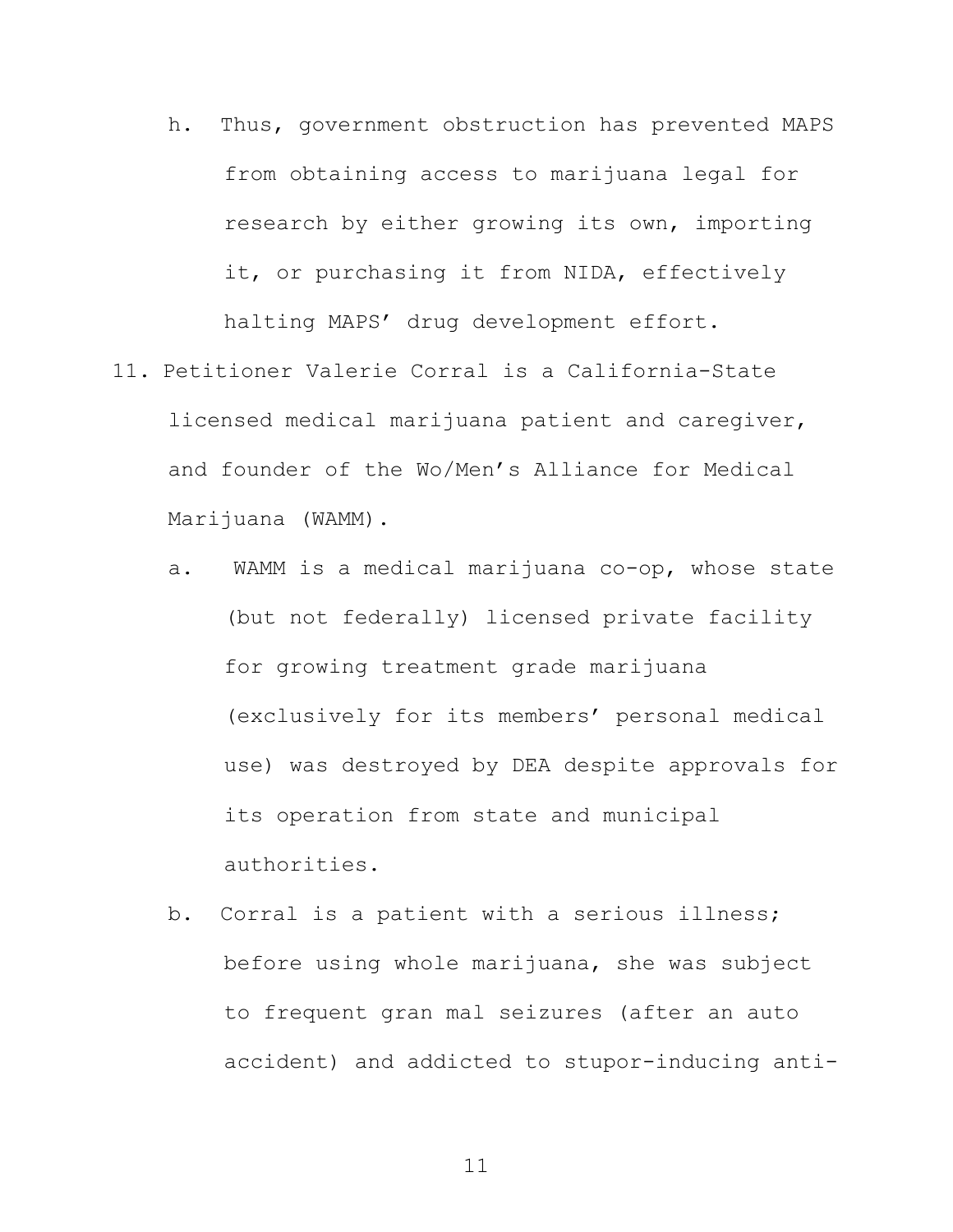seizure patent medication.

- c. Corral and similar patients (whose serious illnesses respond only to plant marijuana smoke, and not to the marijuana-derivative patent medicine Marinonl) have an incalculable interest in the development of a supply of research-grade plant marijuana, sufficient to enable patient access to marijuana delivery systems free of virtually all harmful contaminants within smoked marijuana.
- d. Every day HHS delays consideration of the Chemic research application is another day that Corral and other patients must either suffer otherwise remediable pain, or risk arrest to use marijuana as medicine.
- e. These patients (for whom plant marijuana is a superior treatment to other forms of treatment) rely on MAPS, a non-profit entity, to seek government permission to conduct research on the development of plant marijuana into an FDA-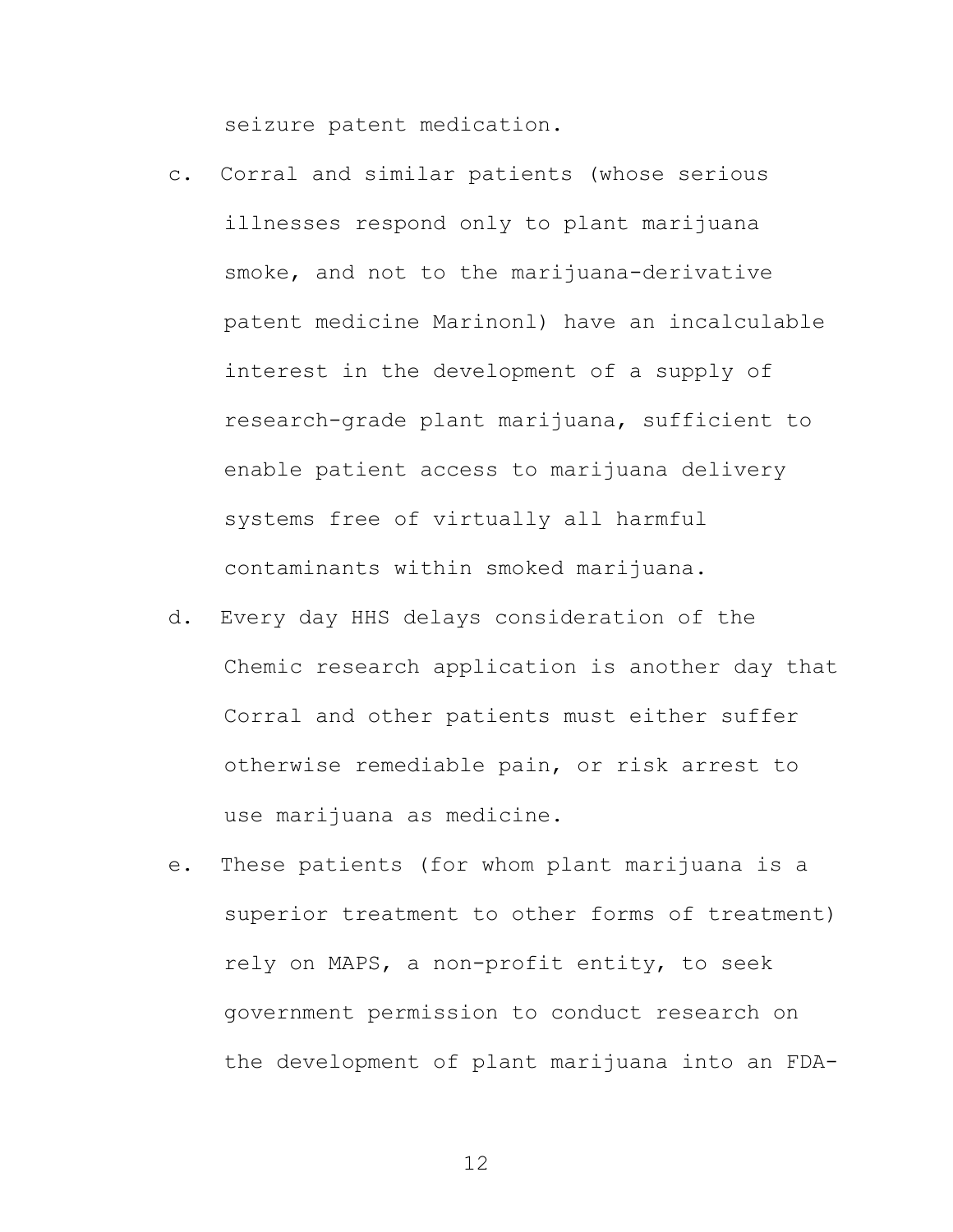approved prescription medication.

# **D. Background for Chemic's Vaporizer Research Protocol Application**

- 12. The federal government maintains a legally-enforced monopoly on the supply of marijuana (but no other Schedule 1 drug) for federally-approved research, under the exclusive control of NIDA; NIDA's consent to any research involving marijuana, and its supply to the researchers, are required before any marijuana-related research can begin.
	- a. MAPS has its own independent sources of other Schedule 1 drugs, such as 3,4 methylenedioxymethamphetamine (MDMA) and psilocybin,
	- b. and thus has been able to sponsor ongoing FDAapproved research into the use of MDMA-assisted psychotherapy in the treatment of posttraumatic stress disorder (PTSD)(IND # 63,384), and has also been able to cosponsor ongoing FDAapproved research into the use of psilocybin in the treatment of obsessive-compulsive disorder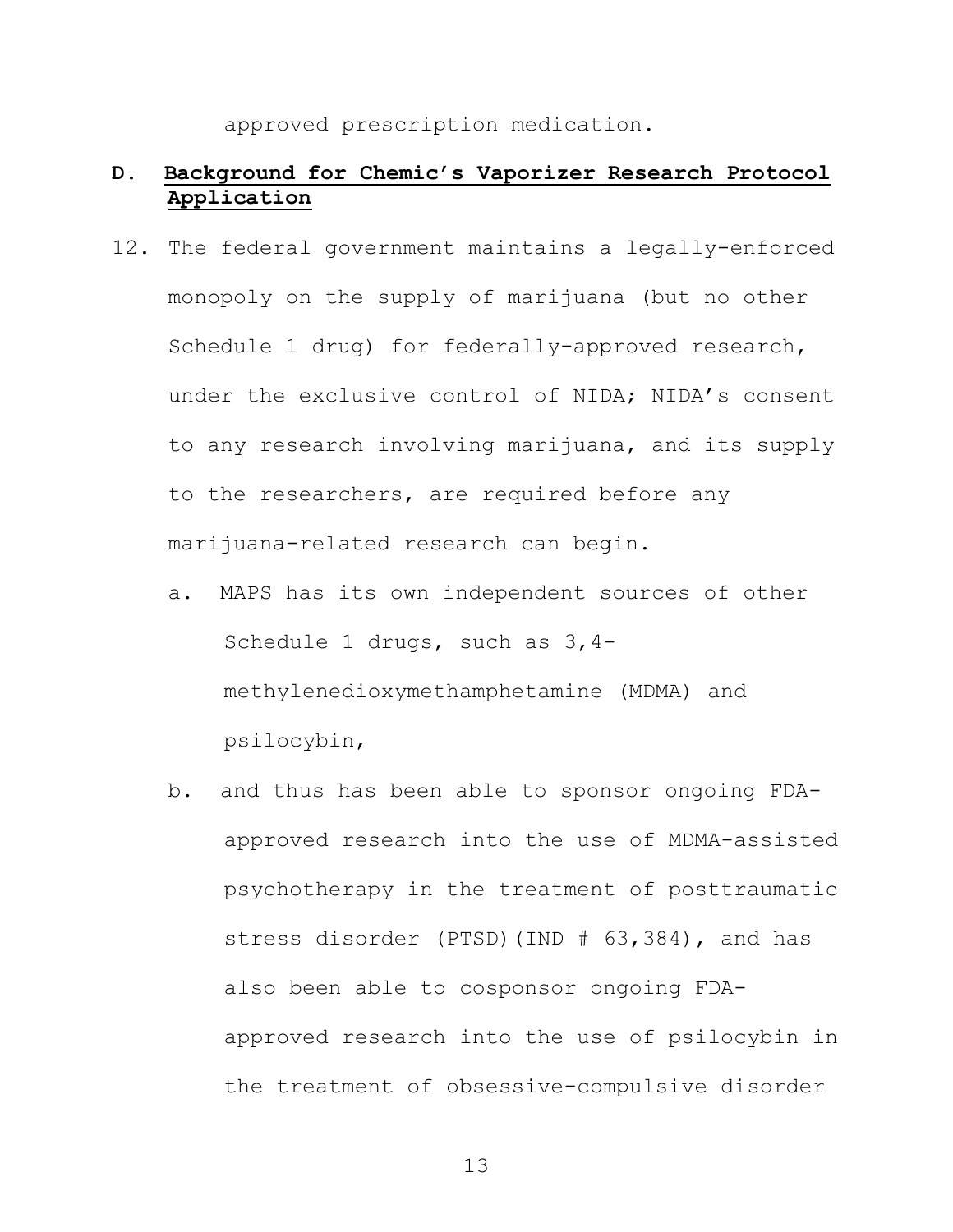(OCD) (IND # 56,530).

- 13. On May 21, 1999, HHS and NIH promulgated an announcement of new procedures governing applications by researchers to obtain marijuana from NIDA (hereafter "the announcement"). The announcement was promulgated pursuant to 42 U.S.C. §§ 241(a) and 282(c), to further the statutory schemes of 21 U.S.C. § 801 et. seq. (the Controlled Substances Act); 21 U.S.C. § 823(f) (governing DEA registration of research with controlled substances); 21 U.S.C. § 321 et. seq. (the "drug" and "new drug" provisions of the Federal Food, Drug, and Cosmetic Act); and, 21 CFR 312.22(a) (setting out the general principles of investigational new drug applications to FDA).
- 14. With the promulgation of the announcement, HHS created procedures through which non-NIH funded research protocols will be eligible to obtain NIDA marijuana on a cost-reimbursed basis.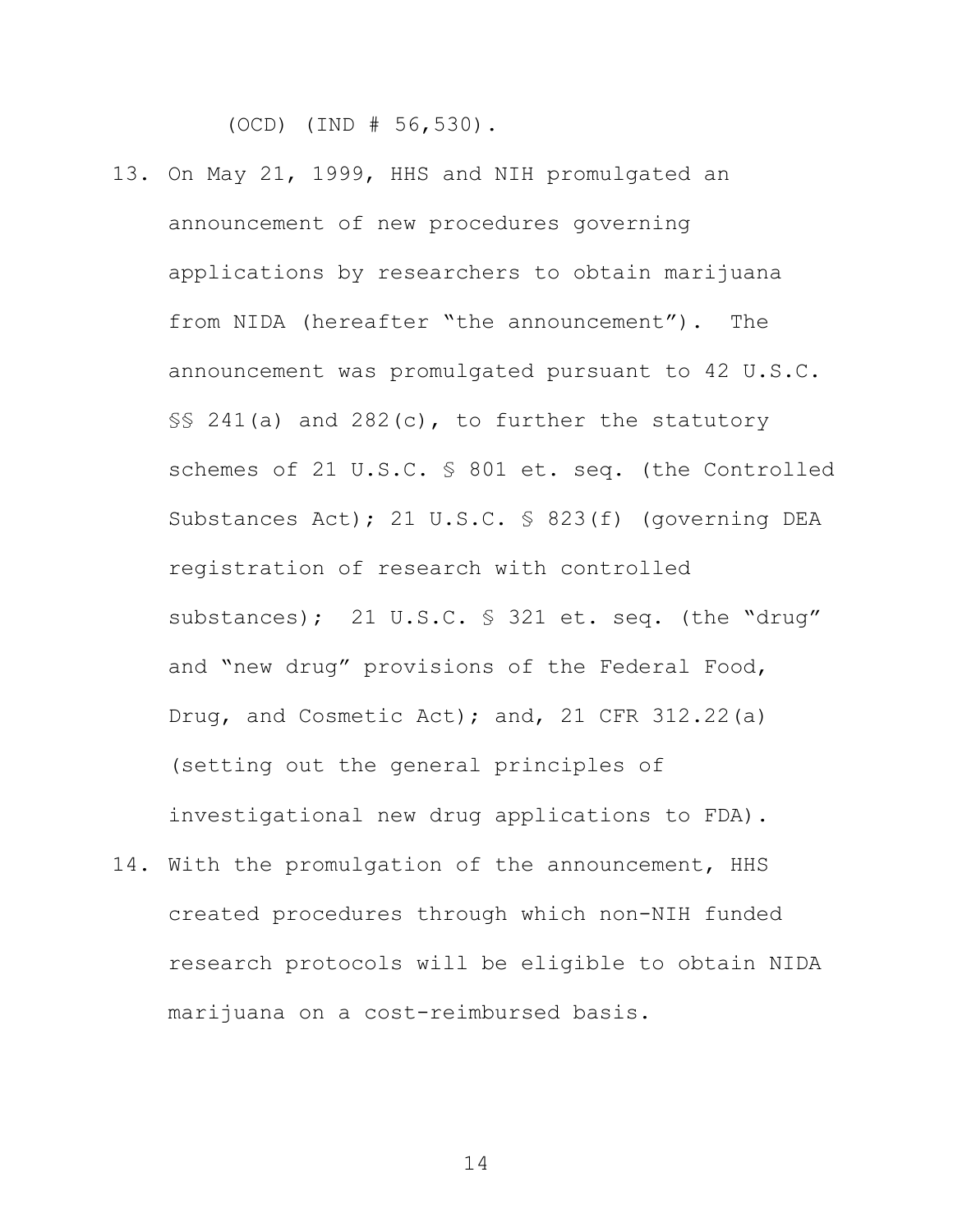- 15. The announcement was published on-line at the NIH website in the "NIH Guide for Grants and Contracts," which is "the official publication for NIH medical and behavioral research grant policies, guidelines and funding opportunities."
- 16. The Guide is published on a weekly basis. It is used by NIH contracting offices and other HHS agencies to announce their funding opportunities.
- 17. According to the NIH website, the NIH Guide serves, "in lieu of the Federal Register, in compliance with the Administrative Procedures Act."
- 18. The announcement was published on the NIH website as NOT99-091, entitled, "Announcement Of The Department Of Health And Human Services' Guidance On Procedures For The Provision Of Marijuana For Medical Research."
- 19. The announcement states that its intent is to provide guidance to the biomedical research community, for the study of marijuana in scientifically valid investigations and well-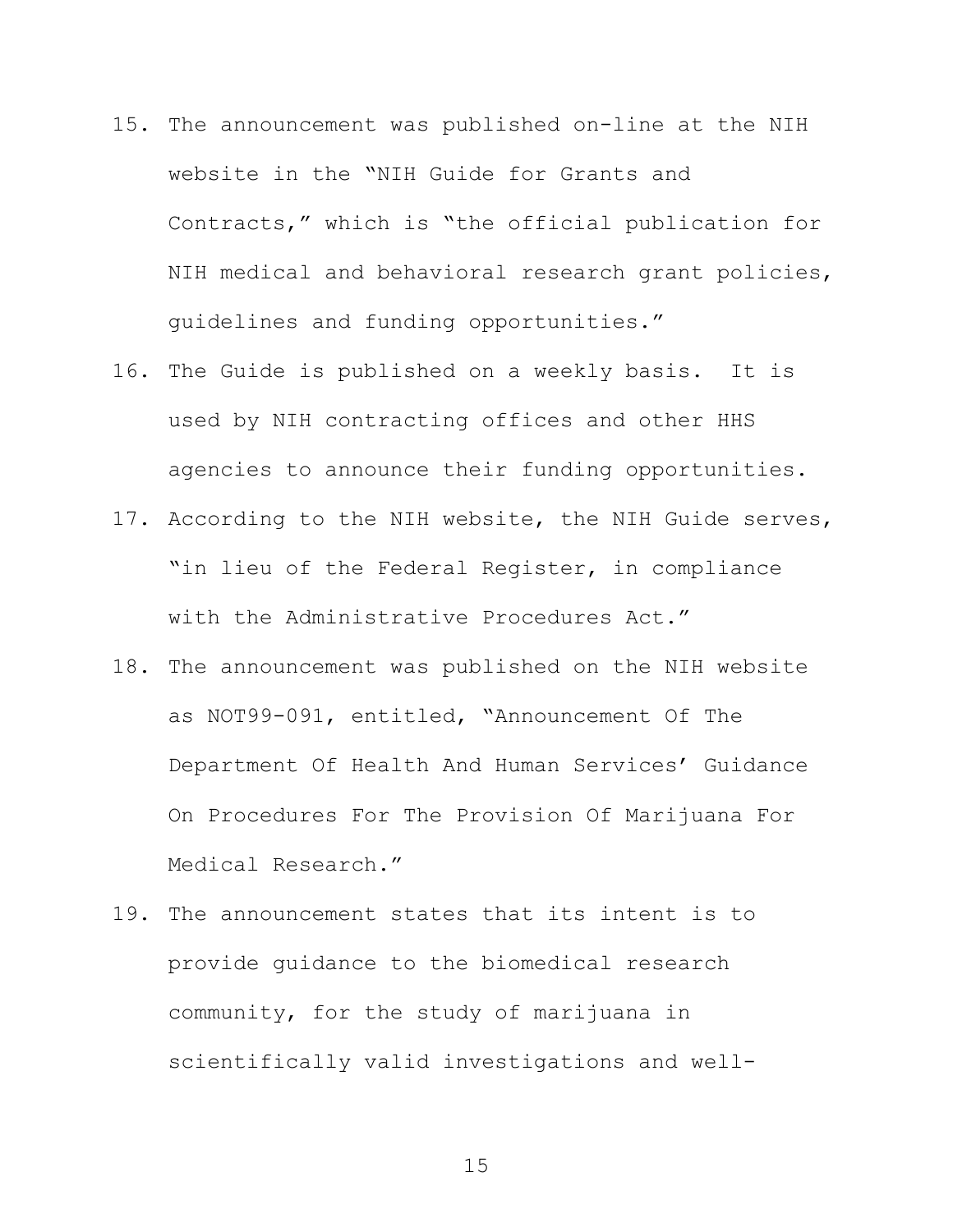controlled clinical trials, using HHS procedures for providing research-grade marijuana to research applicants.

- 20. The announcement further described HHS' purpose in issuing it, being to facilitate the research needed to evaluate public health questions about the medical efficacy of marijuana in treating serious human diseases, by establishing a procedure for making research-grade marijuana available for welldesigned studies on a cost-reimbursable basis.
	- a. The announcement also identified HHS' purposes in issuing these procedures for researchers' access to marijuana, as being to support quality research for the development of clinically meaningful data on the medical efficacy of marijuana; and, to make available a sufficient amount of research-grade marijuana to support studies most likely to yield usable, essential data, including protocols submitted by non-NIH funded sources.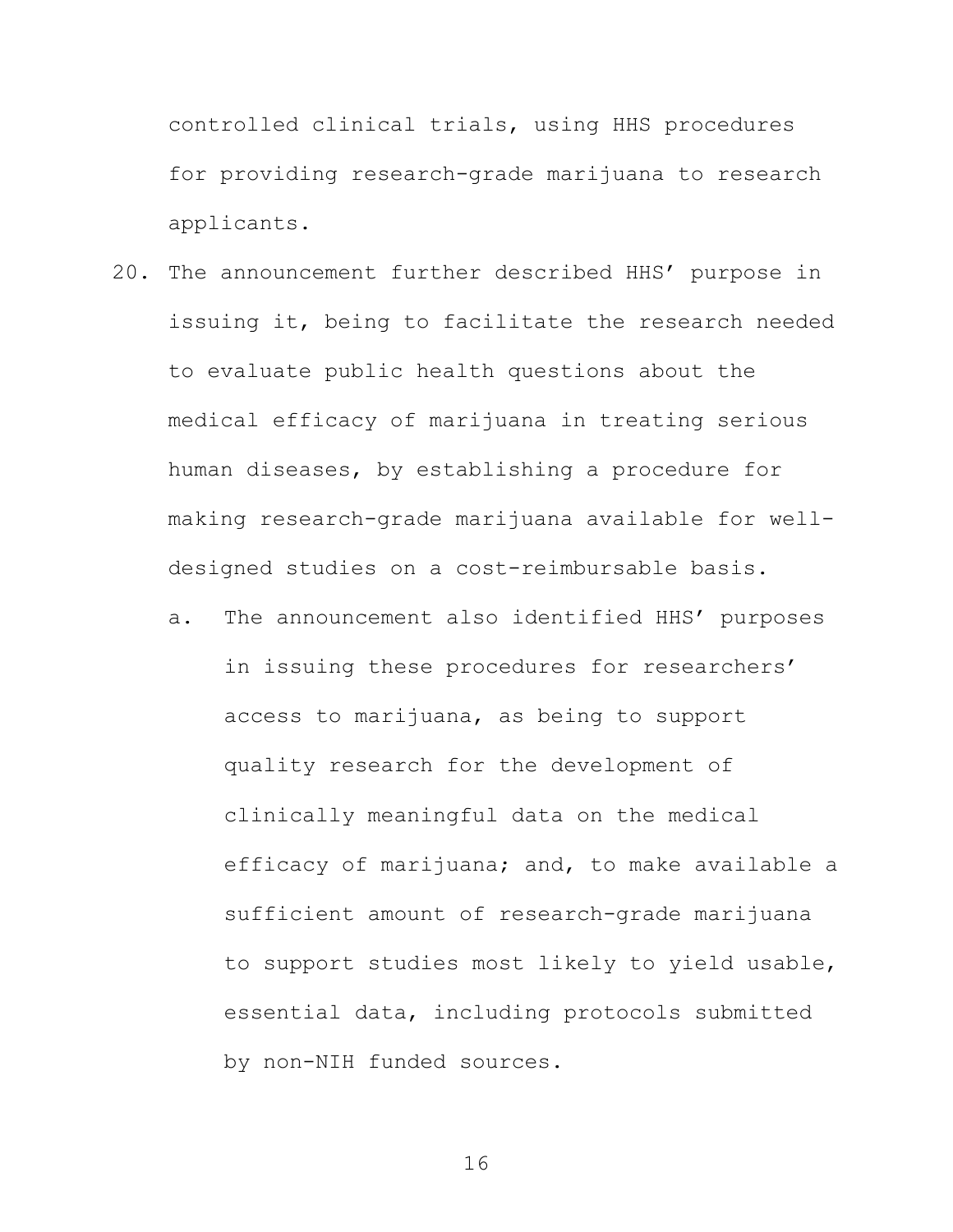- 21. The announcement further stated that after submission, the scientific merits of each protocol would be evaluated through a Public Health Service (PHS) interdisciplinary review process. This process would consider a number of factors, including the scientific quality of the proposed study, the quality of the organization's peerreview process, and the objectives of the proposed research.
- 22. Pursuant to 21 C.F.R. §1301.32, strict time limits apply to HHS review of applications and protocols submitted to it by DEA, in the case of an application for registration to conduct research with Schedule I controlled substances. Pursuant to §1301.32(a), "The Secretary shall determine the qualifications and competency of the applicant, as well as the merits of the protocol (and shall notify the Administrator of his/her determination) within 21 days after receipt of the application and complete protocol, except that in the case of a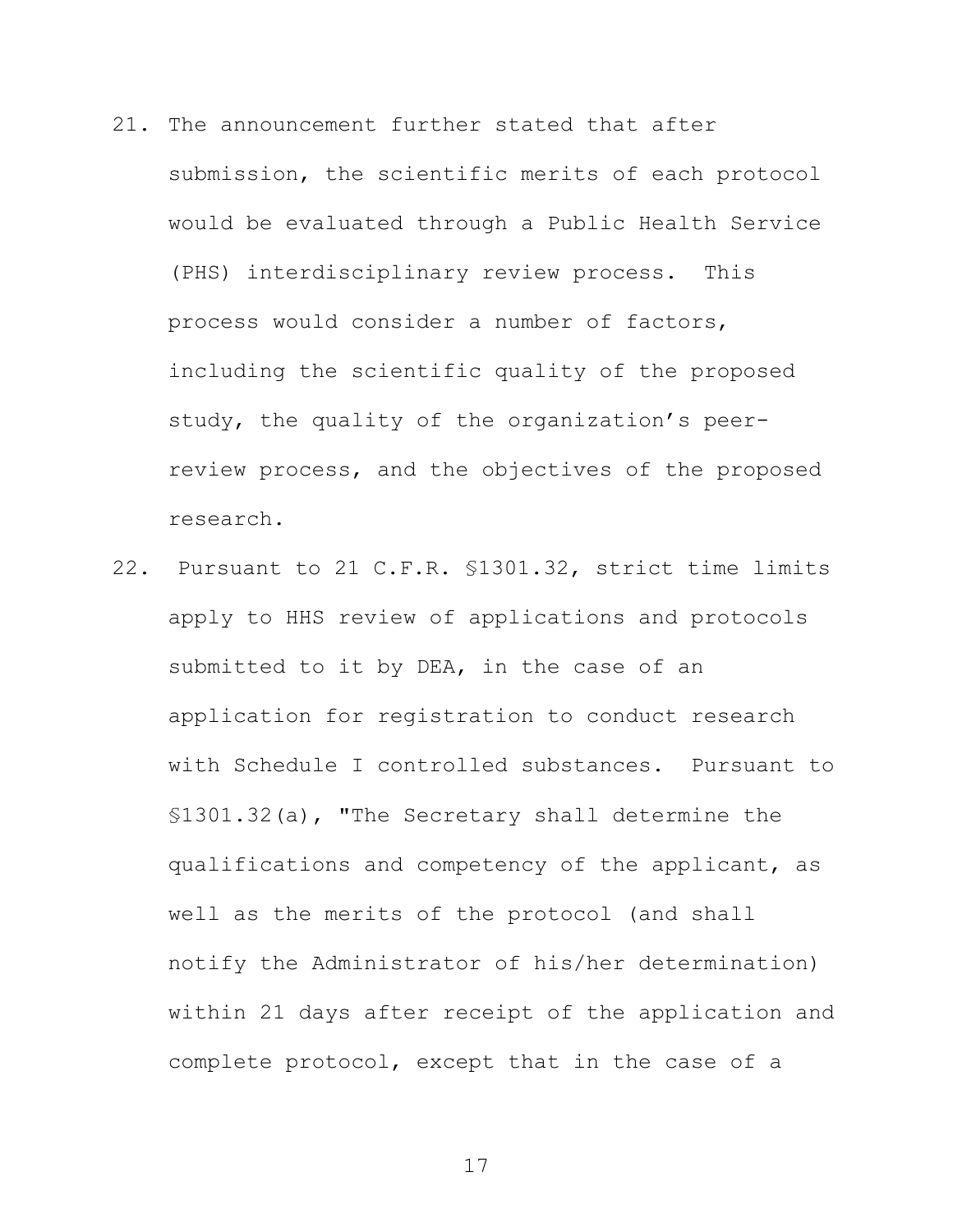clinical investigation, the Secretary shall have 30 days to make such determination and notify the Administrator." While Chemic's protocol (which is not a clinical investigation) was submitted directly to HHS in accordance with procedures as described in the announcement (and not DEA), the limits imposed by §1301.32(a) are nevertheless instructive as to a time period deemed reasonable for the evaluation of the scientific merit of privately-funded Schedule I research protocols.

- 23. On January 21, 2003, MAPS and California NORML contracted with Chemic for a \$25,000 study to evaluate the contents of the vapor stream produced by a marijuana vaporizer.
	- a. The research protocol does not involve human subjects nor require FDA approval.
	- b. The protocol investigates the efficacy of vaporizers as an alternative non-smoking delivery system for marijuana, in response to concerns expressed by the National Academy of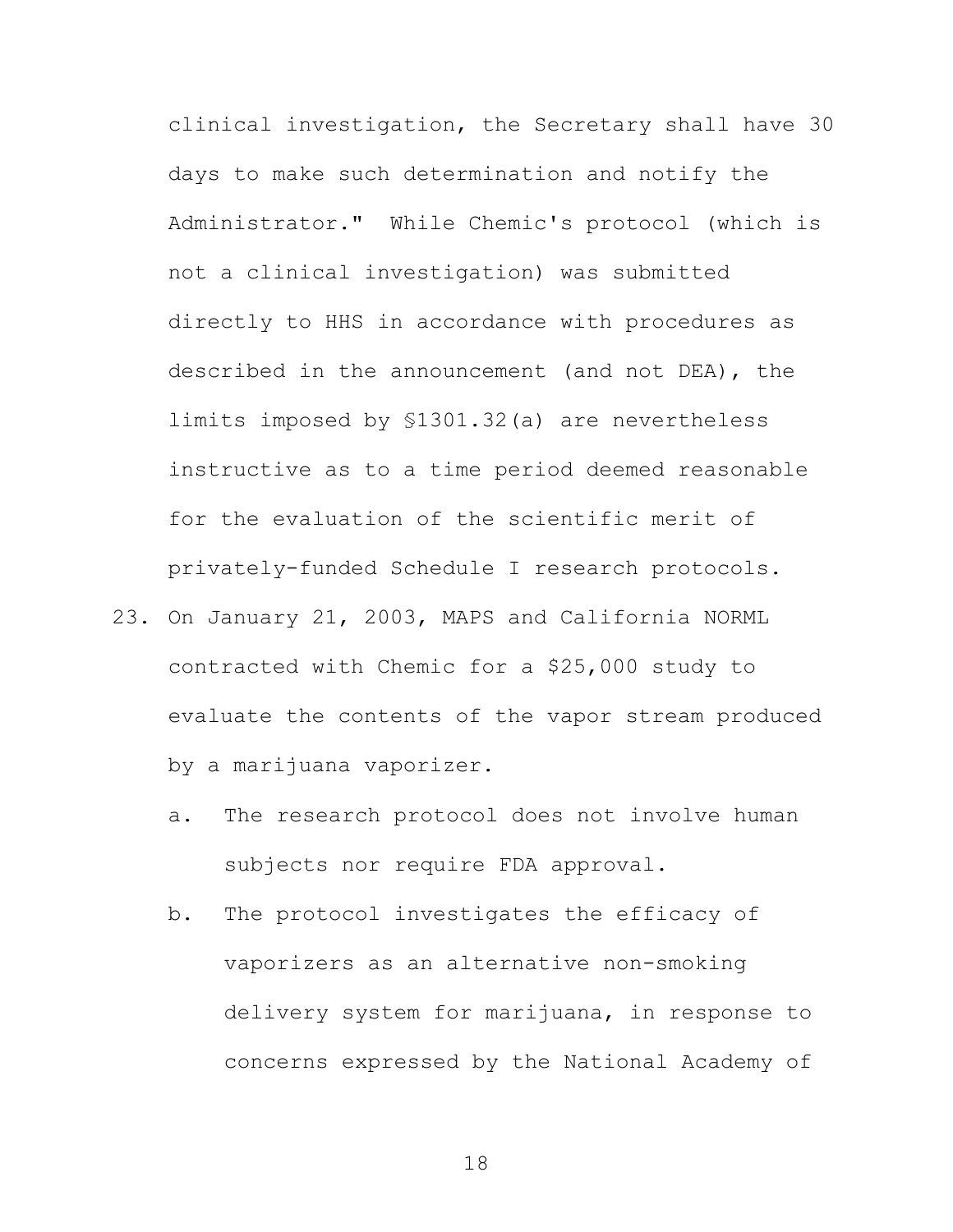Science's Institute of Medicine's medical marijuana report ("Marijuana and Medicine: Assessing the Science Base," Institute of Medicine, March 17, 1999, funded by the White House Office of National Drug Control Policy), about the health risks associated with the traditional smoking methods of ingesting marijuana.

c. The purpose of the study is stated in the contract with Chemic as follows: "This protocol is intended to provide guidance on the completion of an extraction evaluation of emissions produced when marijuana is vaporized using the [vaporizer]; to provide evidence of product efficiency to MAPS, which would subsequently design and seek agency [FDA] approval for the protocol development and initiation of a Phase I clinical investigation comparing cannabinoid blood levels in subjects smoking (i.e., pyrolysis) marijuana, versus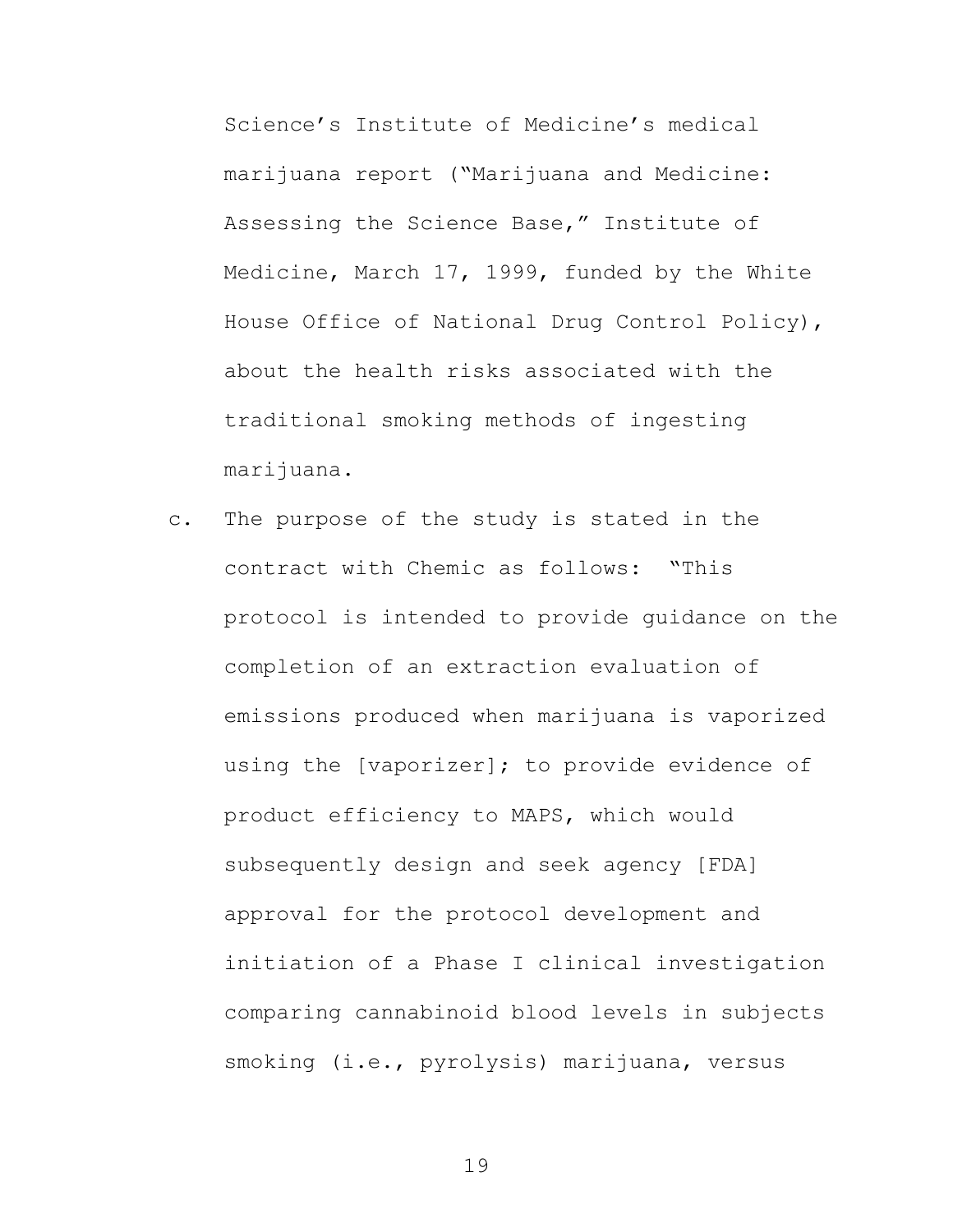vaporized marijuana, and to meet the

requirements of 21 C.F.R. Part 160.

- 24. On June 24, 2003 Chemic submitted an application and the vaporizer research protocol to HHS, seeking permission to purchase ten grams of marijuana with which to conduct its vaporizer study.
	- a. Chemic's application complied with all of the requirements specified in the announcement.
	- b. The protocol was designated, "Protocol #2696; Evaluation of Volcano Vaporizer for the efficient emission of THC, CBD, and CBN and the significant reduction and/or elimination of total particulate matter (TPM) and tar components (various organic compounds in TPM that absorb UV radiation.)"
	- c. MAPS and California NORML are prepared to adequately fund Chemic's research.
- 25. Chemic also submitted a separate but related application to the DEA on June 24, 2003, seeking registration under 21 U.S.C. § 958 and 21 C.F.R. §§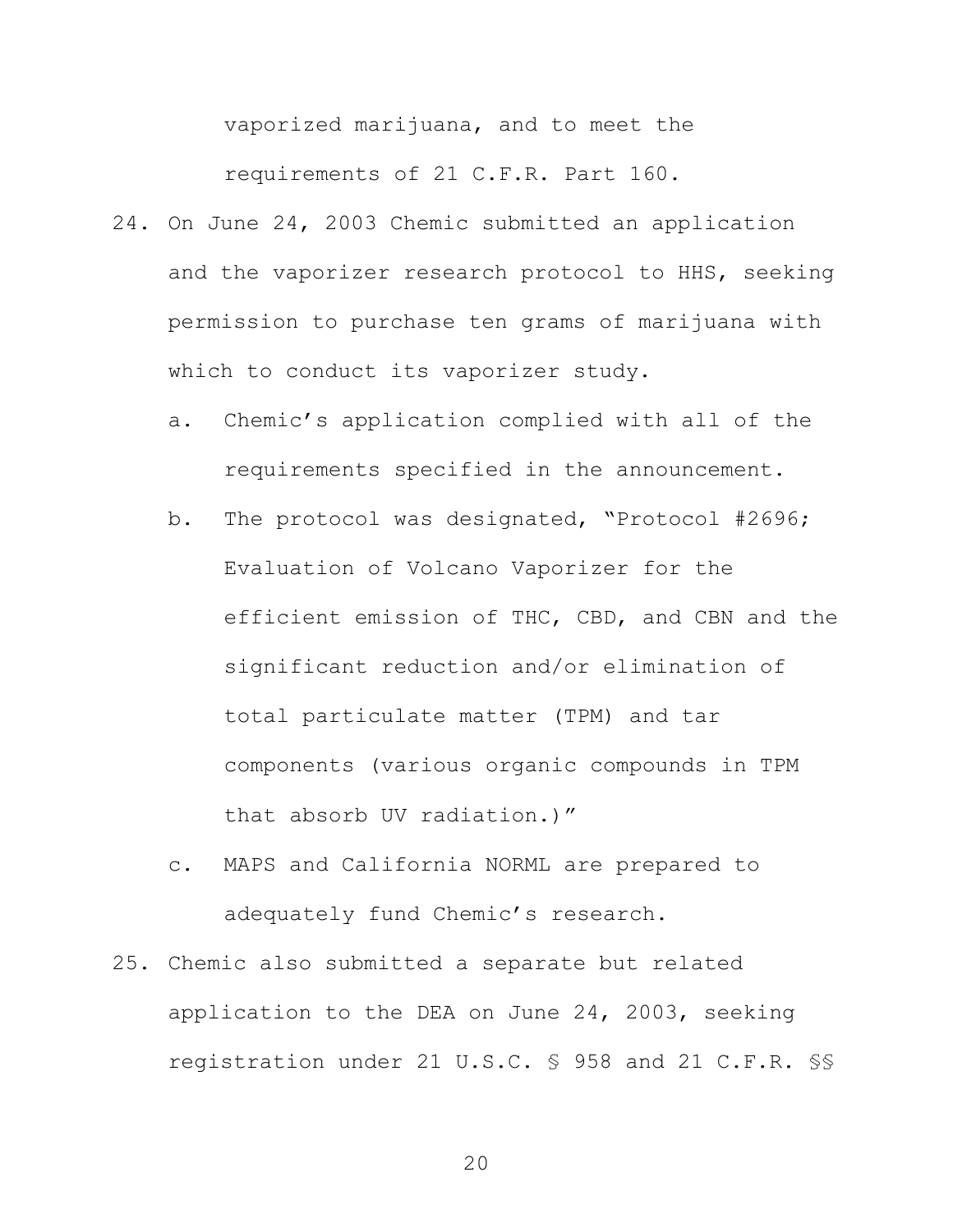1301.11, 1301.13, 1301.14 and 1301.34, to import ten grams of marijuana from DOMC, as an additional source of marijuana needed to undertake its research.

- a. The marijuana that Chemic seeks registration to import is of a higher THC content (potency) and purity than the supply produced by NIDA.
- b. Access to marijuana from DOMC and NIDA is essential to Chemic's research under contract with MAPS and California NORML, and necessary for the later stages of the research protocol submitted to HHS pursuant to the announcement.
- c. DEA informed petitioners that it refuses to process Chemic's application for registration to import the marijuana from DOMC, until HHS rules upon the scientific merit of the research protocol Chemic submitted to HHS pursuant to the announcement.
- d. This DEA refusal is the subject of a separate petition for review filed simultaneously here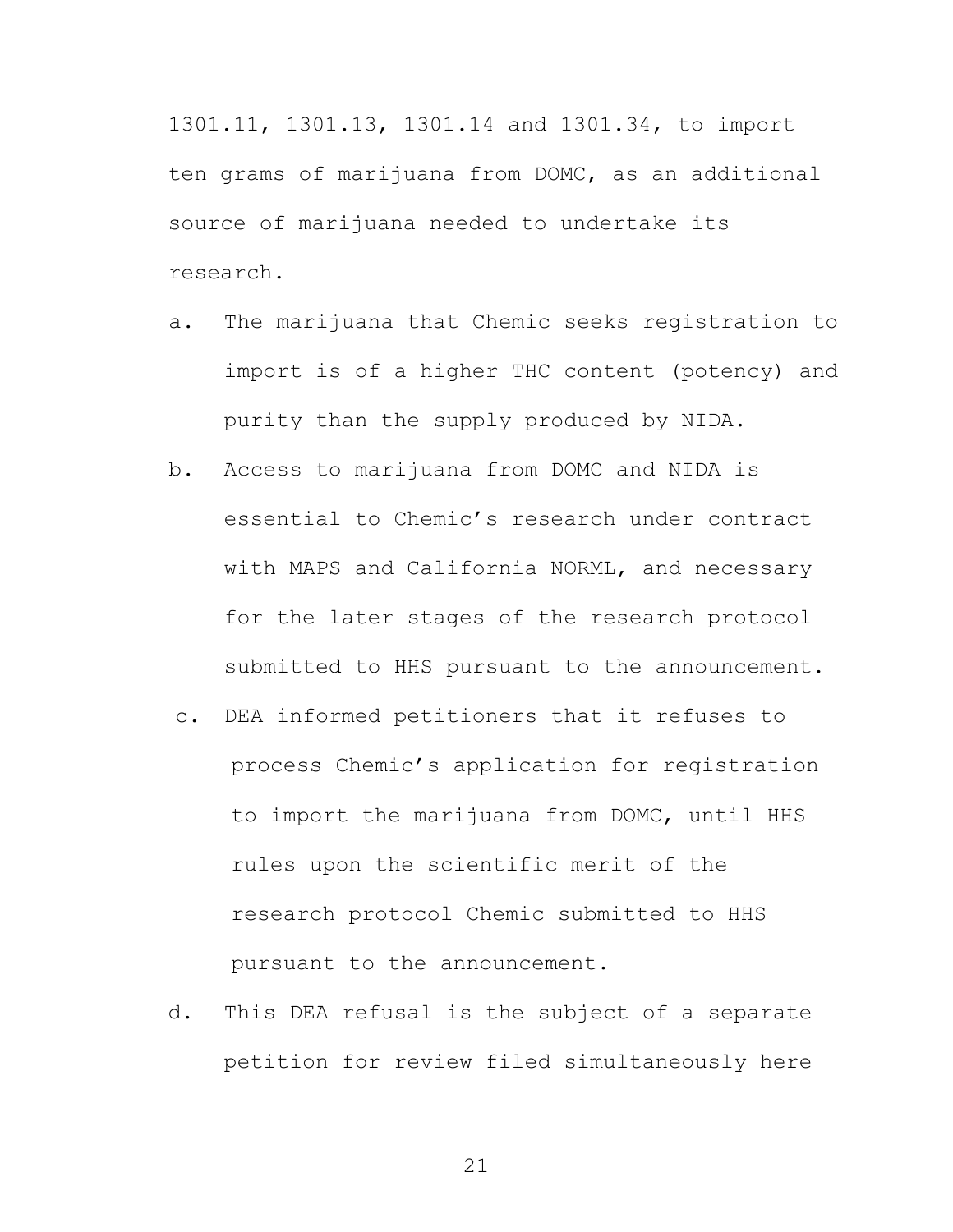with this action (a motion to consolidate both petitions shall be filed promptly), seeking to compel the DEA to act on Chemic's application for import registration.

## **E. The Agencies' Inaction on Chemic's Vaporizer Research Protocol**

- 26. Chemic and MAPS inquired of HHS and NIDA several times over the past year, seeking information on the progress of the evaluation of their vaporizer protocol.
- 27. On October 10, 2003 (more than three months after the initial submission), Chemic and MAPS received the first communication from NIDA and HHS regarding the protocol, in the form of a letter from Joel Egertson, Senior Drug Policy Advisor, Office of Secretary of HHS. Egertson stated, "It has been determined that there is insufficient information in the application to judge the merits of the protocol."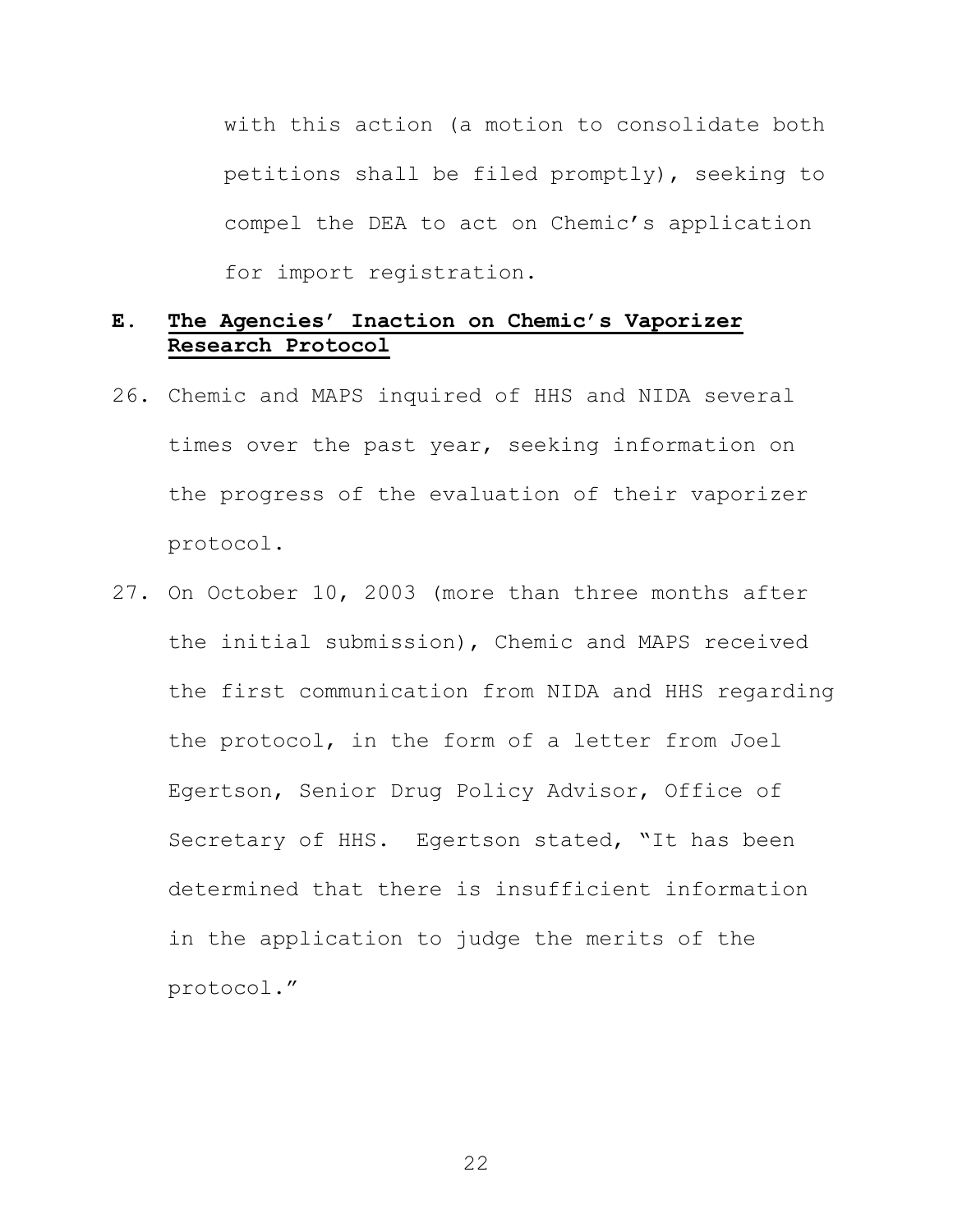- a. While the information submitted initially was sufficient to fully comply with the procedures specified in the announcement, Chemic submitted an expanded and revised protocol on January 29, 2004, to Rear Admiral Arthur J. Lawrence, Assistant Surgeon General, Deputy Assistant Secretary for Health (Operations), as instructed by Egertson.
- b. Egerston advised MAPS and Chemic Laboratories that Dr. Lawrence would be taking over responsibility for reviewing the protocol upon Egertson's retirement in late 2003.
- 28. On March 17, 2004, Willem Scholten, Director of DOMC, wrote to Dr. Lawrence to inquire about the status of the review of Chemic's protocol.
- 29. On March 17, 2004, Dr. Lawrence wrote to Scholten and said, "The responsibility for conducting the reviews is being transferred to a different unit of the Department. At the moment, I don't have the ability to specify where this particular protocol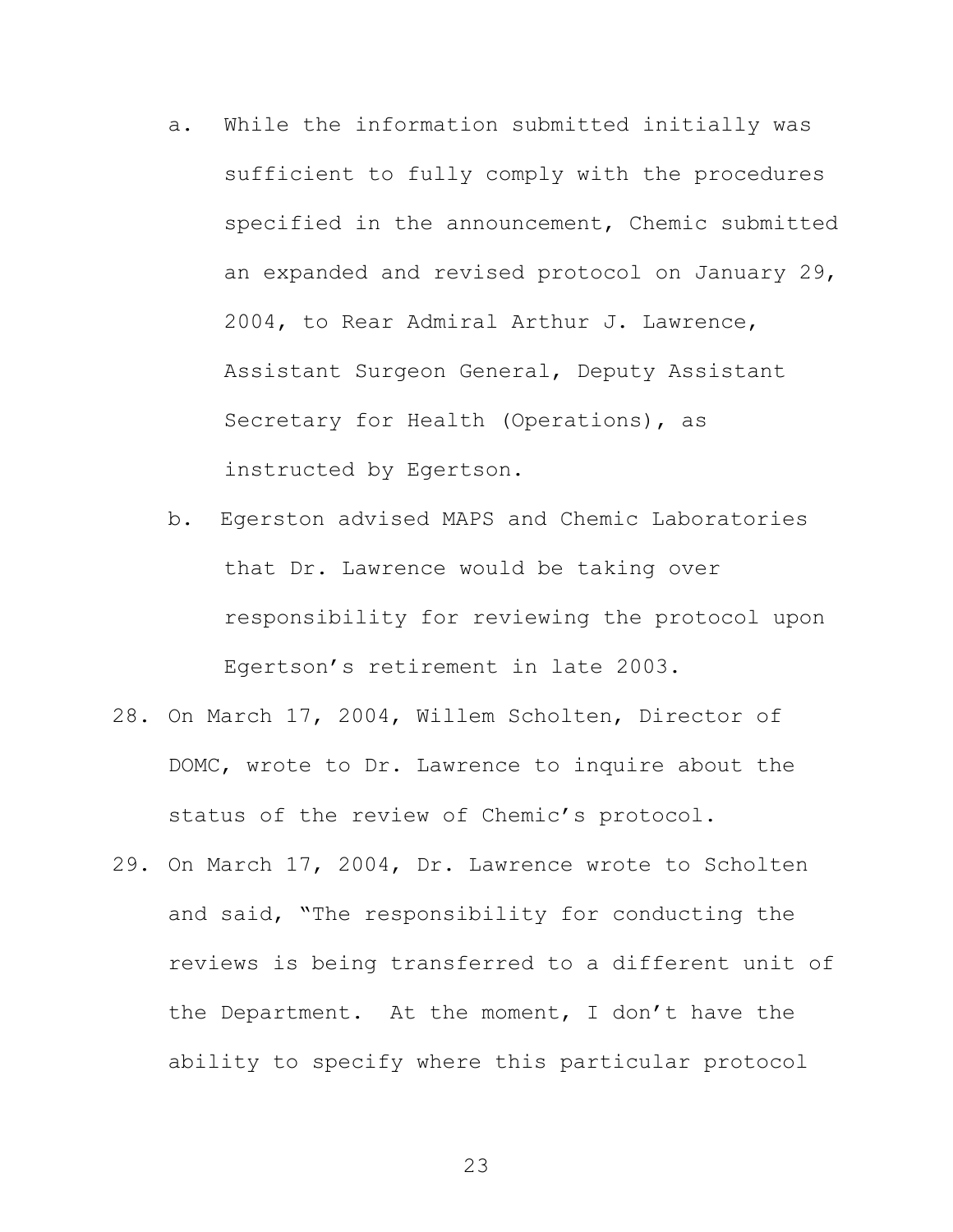is in the process."

- 30. Also on March 17, 2004, MAPS wrote to Dr. Lawrence offering to do whatever was necessary to expedite the review process. MAPS has not yet received a reply from Dr. Lawrence.
- 31. On May 6, 2004, Chemic President Joseph P. St. Laurent wrote to Dr. Lawrence inquiring about the status of the review, noting that "As I am sure you can understand, a contract laboratory facility needs to be monitored closely in order to meet all of our clients needs. Chemic Laboratories is currently predicting laboratory schedules for the summer months and would very much like to include this protocoled study on the schedule. Therefore, any information regarding the protocol review status is appreciated. I look forward to your response." No response has been received.
- 32. On May 24, 2004, MAPS wrote to NIDA Director and respondent Dr. Nora Volkow requesting assistance in facilitating the review of the Chemic protocol.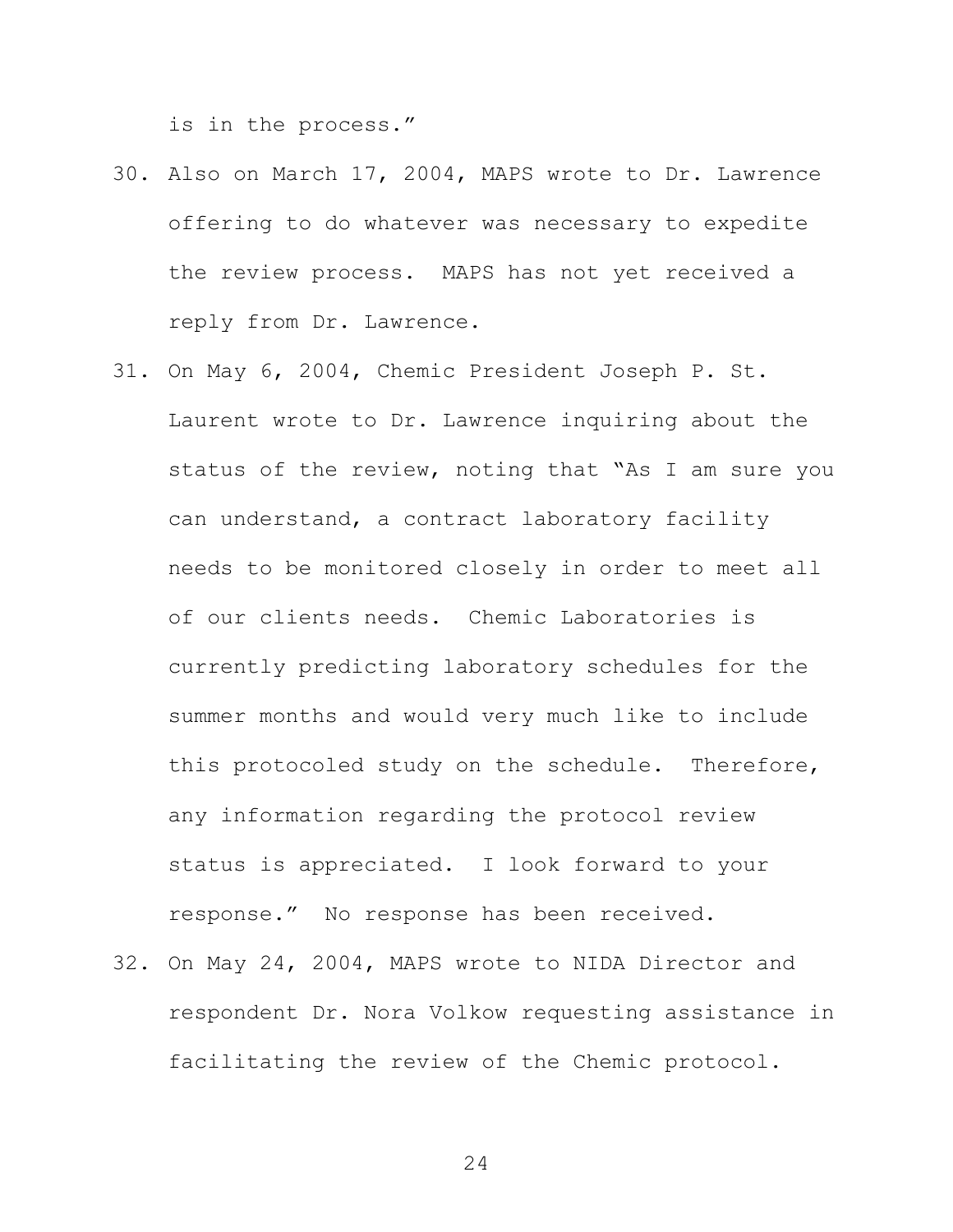- 33. On June 9, 2004, Dr. Volkow replied to MAPS that, "As you know, NIDA is just one of the participants on the HHS review panel. ... Therefore, I am sorry but I do not believe that we can be of help to you in resolving these concerns."
- 34. A NIDA official has told Chemic verbally that NIDA has available sufficient marijuana for the submitted protocol, that such marijuana will cost approximately \$70.00, and that the only remaining step (as specified in the announcement) is for HHS to evaluate the scientific merits of the protocol through a PHS interdisciplinary review process. The official, however, could not say when that evaluation would take place.
- 35. Chemic and MAPS have been ready to begin the vaporizer research for over a year, awaiting only HHS action to approve or deny the protocol and the government-authorized supply of marijuana, which has been unreasonably delayed or denied without a legitimate or otherwise legally sufficient excuse.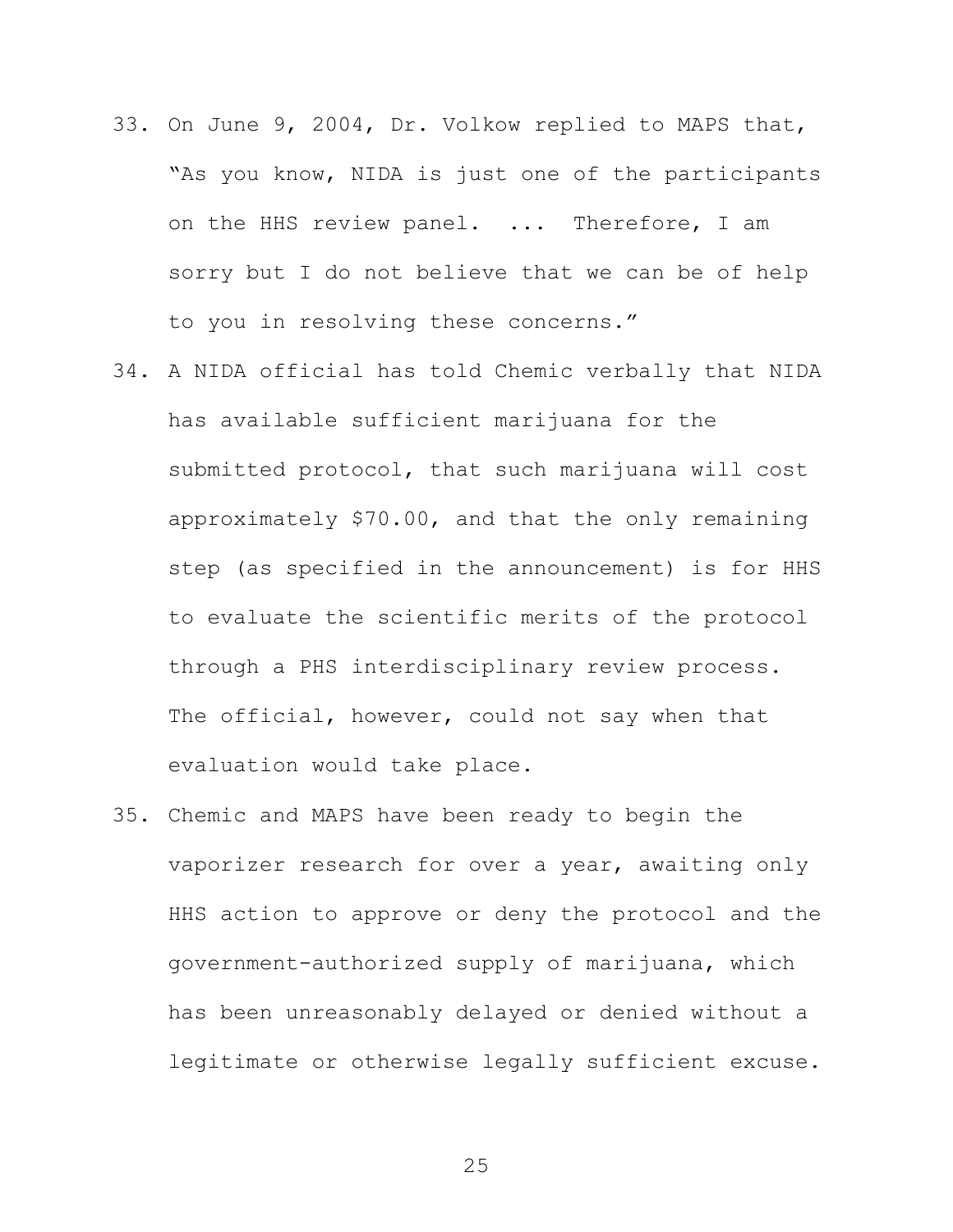#### **F. Unreasonable Delay on the Chemic Application**

- 36. The announcement provides the only procedures by which a non-government funded researcher may obtain otherwise illegal marijuana from NIDA for legally authorized testing, as an alternative to the import application.
	- a. The announcement was published on the NIH website in section entitled the "NIH Guide for Grants and Contracts," which is the official publication for NIH medical and behavioral research grant policies, guidelines and funding opportunities.
	- b. According to NIH, this Guide serves, "in lieu of the Federal Register, in compliance with the Administrative Procedures Act."
	- c. Under these circumstances, the announcement is legally binding upon HHS and NIH.
- 37. The delay of more than one year in evaluating the scientific merits of Chemic's vaporizer research protocol is unreasonable and in violation of the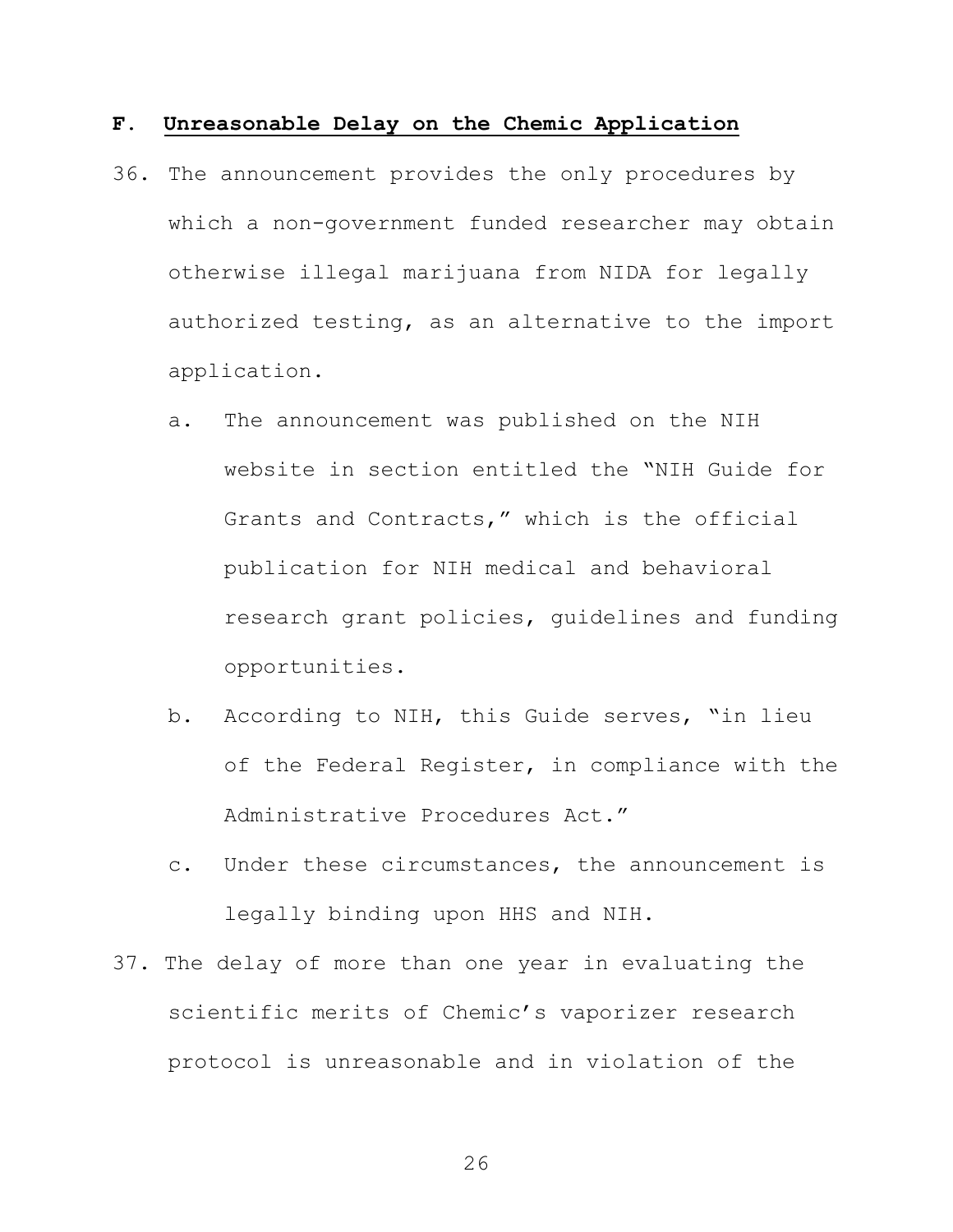HHS procedures promulgated in the announcement, which have the force of law, because (among other reasons, without limitation):

- a. Processing protocols submitted in compliance with HHS and NIH procedures, and designed to facilitate research in an area of treatment for which a growing number of patients and States have expressed a critical need, is a reasonable and appropriate priority within HHS' other responsibilities;
- b. The consequences of HHS' delay upon patients whose health and safety require marijuanarelated treatment (to either suffer otherwise treatable symptoms, or risk arrest to obtain treatment deemed illegal by the federal government) is unconscionable; and,
- c. No reasonable basis exists for an allegation of administrative inconvenience, practical difficulty in carrying out the permit processing, or a need to further delay this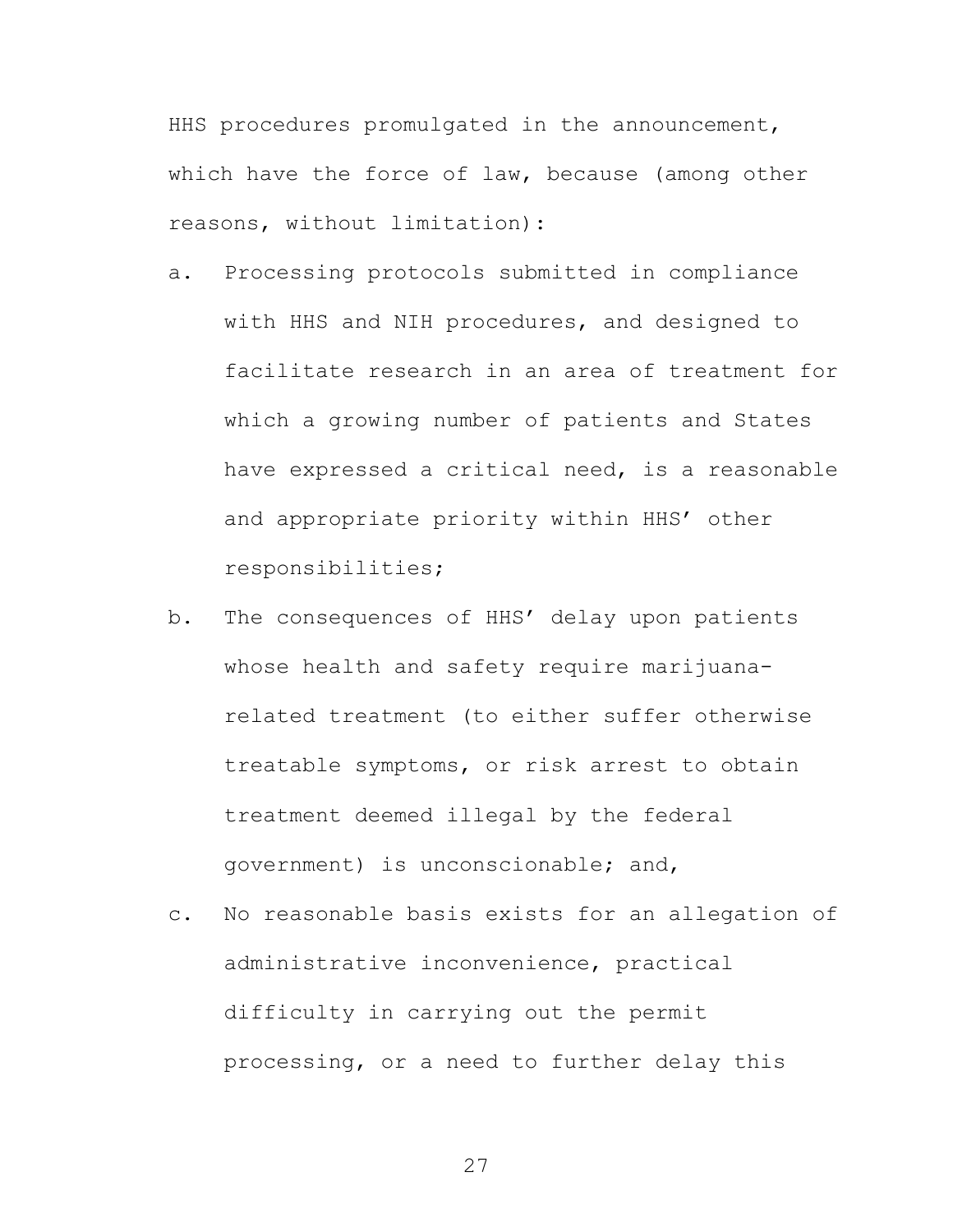research due to limited administrative resources;

- d. In contrast, FDA is required to review much more complicated protocols within 30 days. See 21 C.F.R. § 312.20[c]).
- e. In further contrast, pursuant to 21 C.F.R. §1301.32(a), HHS review of applications and protocols submitted to it by DEA in the case of an application for registration to conduct nonclinical research (such as Chemic's protocol), must be completed 21 days after receipt of the application and complete protocol.
- 38. Under these circumstances, this Court has jurisdiction to review petitioners' claims of unreasonable delay. "Were it otherwise, agencies could effectively prevent judicial review of their policy determinations by simply refusing to take final action." *Cobell v. Norton*, 240 F.3d 1081, 1095 (D.C. Cir. 2001).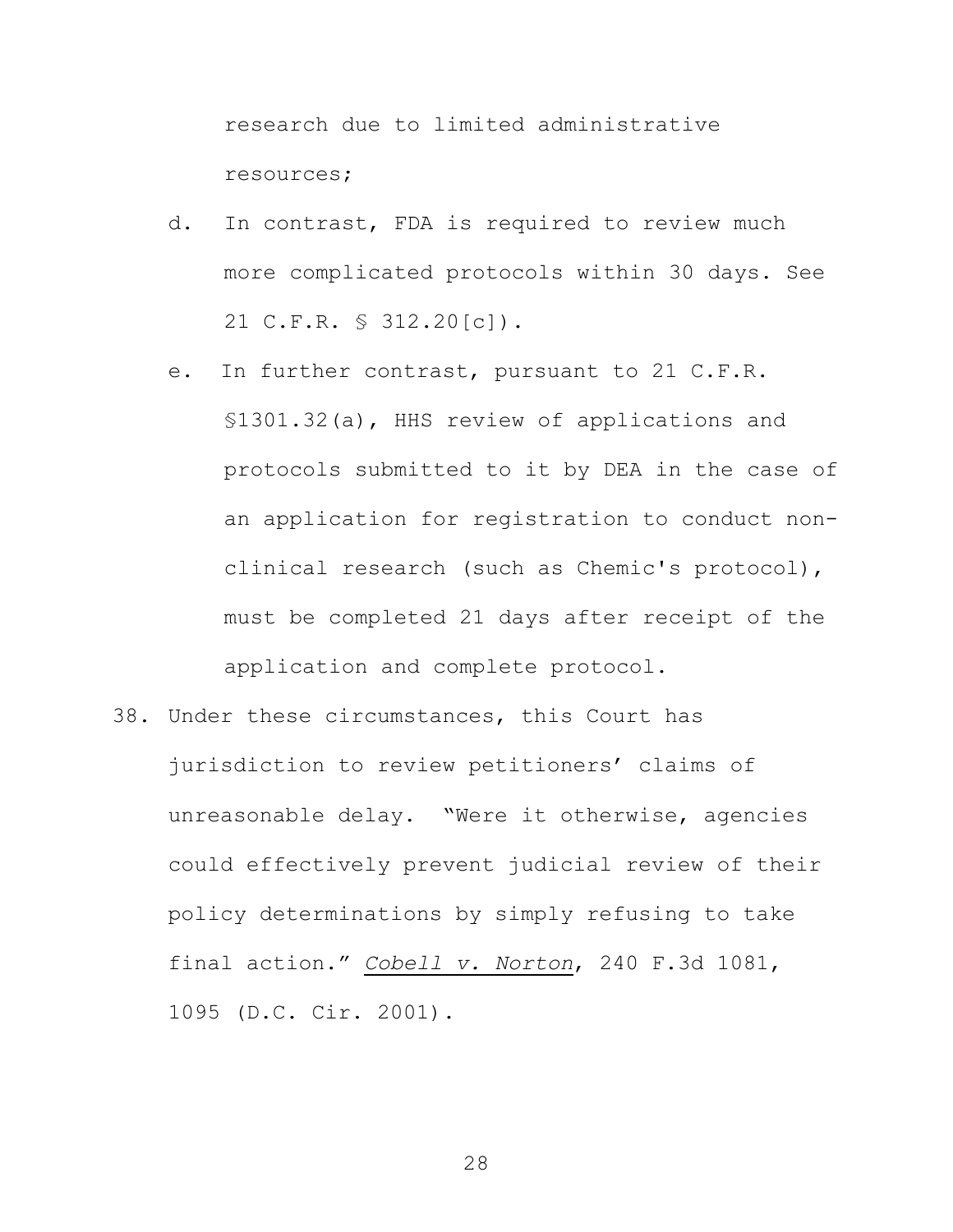#### **G. Relief Requested**

**WHEREFORE**, the petitioners request that this Court:

- 1. Grant a declaration that the agencies' delay has been unreasonable and a violation of the petitioners' rights to a prompt determination of Chemic's permit applications; and,
- 2. Order HHS (including its sub-divisions NIH and NIDA) to promptly (not more than twenty days after issuance of this Order) issue a final ruling on the adequacy of Chemic's vaporizer protocol, and its entitlement to purchase marijuana from NIDA sufficient to carry out the research described in the pending protocol; and,
- 3. Grant such further relief as the Court deems just and equitable, including an award of attorneys fees and costs.